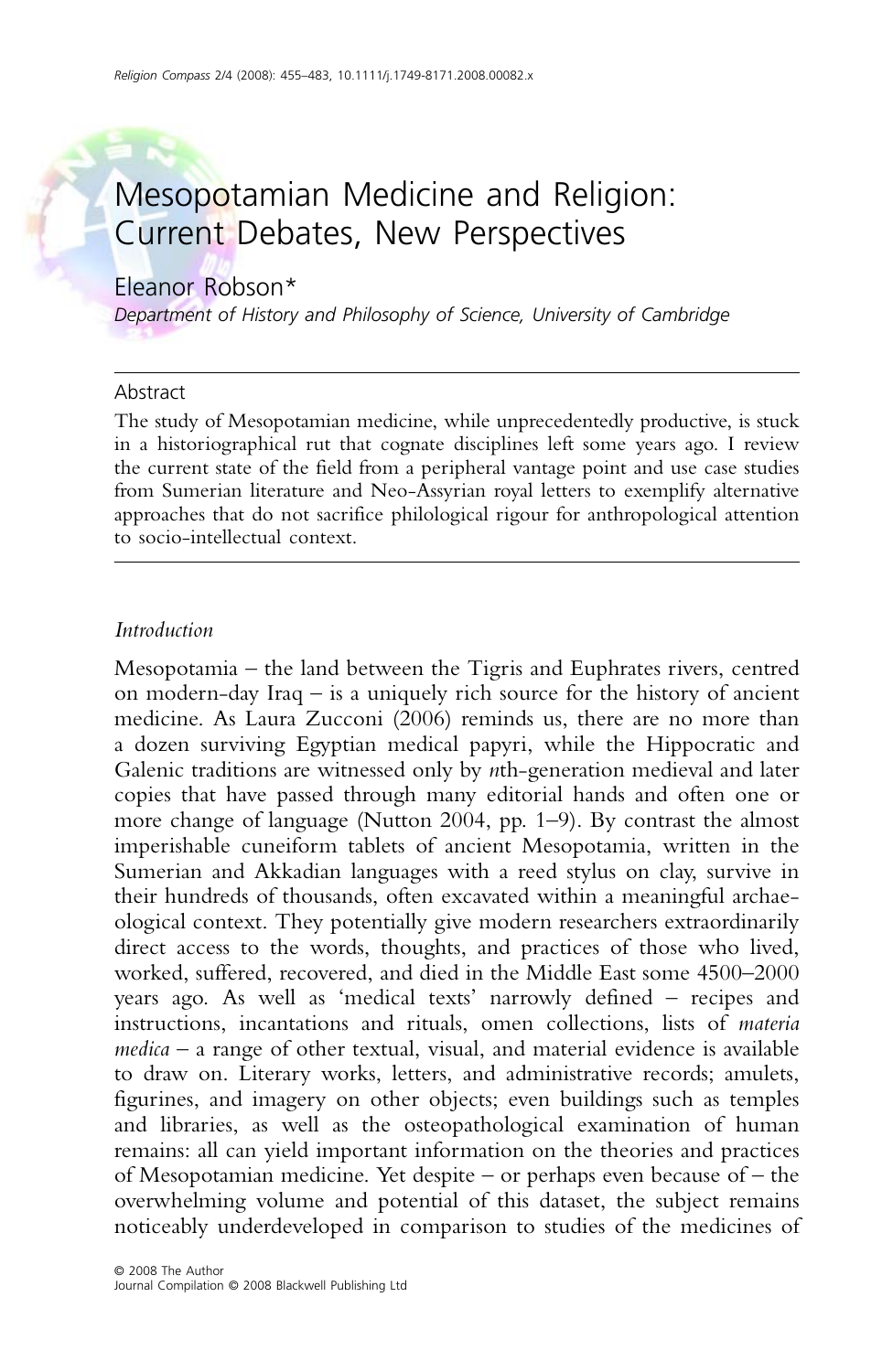other ancient cultures, and to the other intellectual disciplines of the cuneiform world.

Throughout the twentieth century the number of publications on Mesopotamian medicine grew literally exponentially (Heeßel 2000, pp. 385–401). Since then, the publication rate has continued to increase (Heeßel 2005a): monographs, collected essays, and journal articles on the subject have been appearing at an unprecedented rate while the *Journal des Médecines Cunéiformes* has passed its fifth year of publication. Yet, with some notable exceptions, the primary research emphasis is still on the close philological analysis of individual 'theoretical' writings – recipes, omens, rituals – as a coherent, static, self-contained body of work. Though magic is often seen to be a cognate branch of Mesopotamian knowledge and practice, medicine is rarely studied in the wider context of intellectual thought and more rarely still in any broader socio-political framework. In particular – given the remit of this essay – the religious aspects of Mesopotamian medicine are conspicuous by their absence from recent discussions. Indeed Nils Heeßel and Hector Avalos – two of the 'notable exceptions' to this isolationism – have lately both been fiercely critical of the state of the field (Heeßel 2004; Avalos 2007).

Recent work in the anthropology and history of medicine has had little impact on Assyriologists, although it has much to offer. For instance, Byron Good (1994) gives a rich account of the ways that moral, aesthetic, and discursive practices shape the meaning and experience of suffering. Andrew Strathern and Pamela Stewart (1999) explore the often complex relationships between curing, healing, and ritual in traditional and biomedical systems worldwide. John Janzen (2002) takes a semiotic approach to examine the interplay between personhood and the social body in sickness and in health. Helaine Selin (2003) brings together a stimulating variety of historical and anthropological accounts of ethnomedicine. Helen King (2001), Geoffrey Lloyd (2004), and Vivian Nutton (2004) give contrasting overviews of Greco-Roman medicine. King sketches a swift and lively overview for absolute beginners; elsewhere she also has fascinating insights into the social construction of gendered bodies, and on pain (1998). Nutton presents an in-depth study of practitioners in Hippocratic, Galenic, and other traditions; Lloyd explores images and ideas of illness and madness across the spectrum of Greek literary culture.

I am no expert in Mesopotamian medicine *per se* but a social historian of other aspects of cuneiform intellectual culture – although I do offer a short course on Mesopotamian medicine to undergraduate medics and scientists as part of a longer team-taught lecture series on the history of premodern medicine. In this review, then, as a peripheral participant in the field, I draw together a variety of recent publications in Assyriology and the history and anthropology of science with the aim of putting some of the hottest debates and more neglected topics into broader perspective. First, however, I review the material available, and the current literature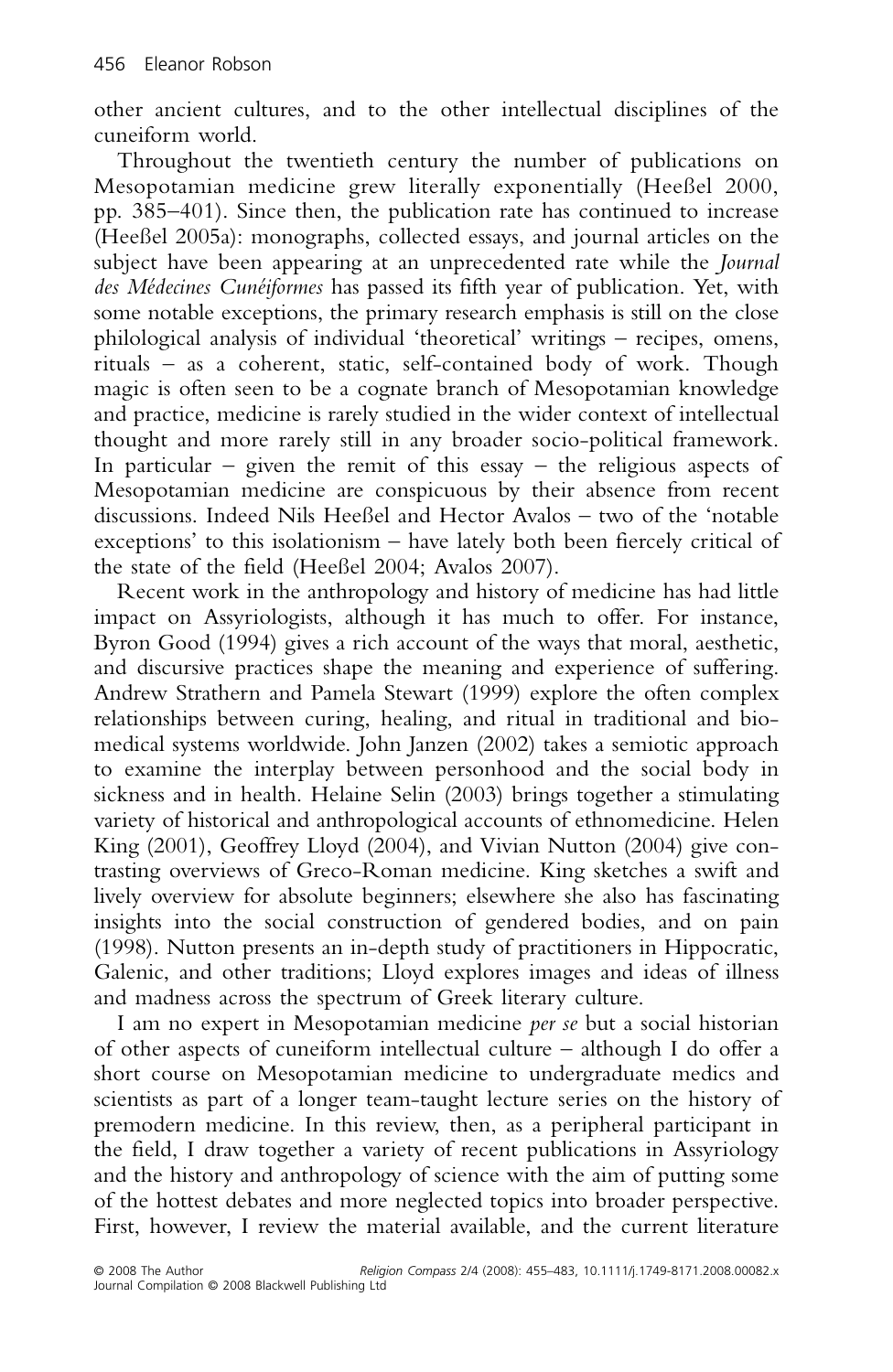on it, with the aim of constructing a basic referential framework in which to situate the rest of the article (see also Biggs 1990).

#### *Sources for the History of Mesopotamian Medicine*

As I noted in the first paragraph, there are about ten different types of evidence for the theories and practices of Mesopotamian medicine, ranging in date from the mid-third millennium to the final centuries of the first millennium bce. They mostly give voice to the ideas and concerns of professional practitioners, rather than their patrons, patients, or clients – and an elite, urban, literate, male subset of those practitioners at that. Just as in the classical world, the work of experts such as bone-setters, barber-surgeons, midwives, and herbalists mostly goes unrecorded, as do a whole range of domestic, rural, and informal healthcare practices that surely must have existed in Mesopotamia as in every society worldwide.

The earliest known medical recipes are from the third-millennium city of Ebla (Fronzaroli 1998; Bonechi 2003). A few also survive from the Ur III period, or twenty-first century bce (Civil 1960, 1961). Incantations against physical and mental ailments were recorded from the third millennium onwards (Michalowski 1993; Cunningham 1997; Van Dijk & Geller 2003) and became organised into increasingly standardised groupings in Old Babylonian times, the early second millennium bce (Wasserman 2007). But the large majority of witnesses to both genres, along with ritual instructions for enacting them, date from the seventh to second centuries bce. The late Franz Köcher systematically catalogued and copied nearly 600 manuscripts of recipe collections and related texts from Assyria and Babylonia (Köcher 1963–80) but died before his translations and commentaries could be put into print. The current generation of scholars is now working through this massive dataset  $-$  and adding to it  $-$  to produce scholarly editions of recipes. The most popular strategy is to collect together recipes for particular types of ailment from many sources (e.g., Fincke 2000; Geller 2005; Scurlock 2006a) but there are also systematic studies of entire tablets (e.g., Worthington 2005, 2006, 2007). A second major endeavour has been to incorporate them into studies of particular aspects of Mesopotamian healing practices (e.g., Reiner 1995; Stol 2000; Scurlock & Andersen 2005). Several major ritual series and subgenres have recently been studied or edited (e.g., Farber 1989; Wiggermann 1992; Schramm 2001; Abusch 2002) as have a large number of stand-alone incantations (e.g., Maul 1994).

The recipes tend to be grouped and ordered according to the body part they are supposed to heal, and secondarily by affliction – rather than, say, by their active ingredients. Those ingredients were mostly local plants and plant derivatives, but could also include animal and mineral products. They could be mixed, prepared, and administered in a variety of ways, often involving ritualised actions and symbolic utterances (Herrero 1983;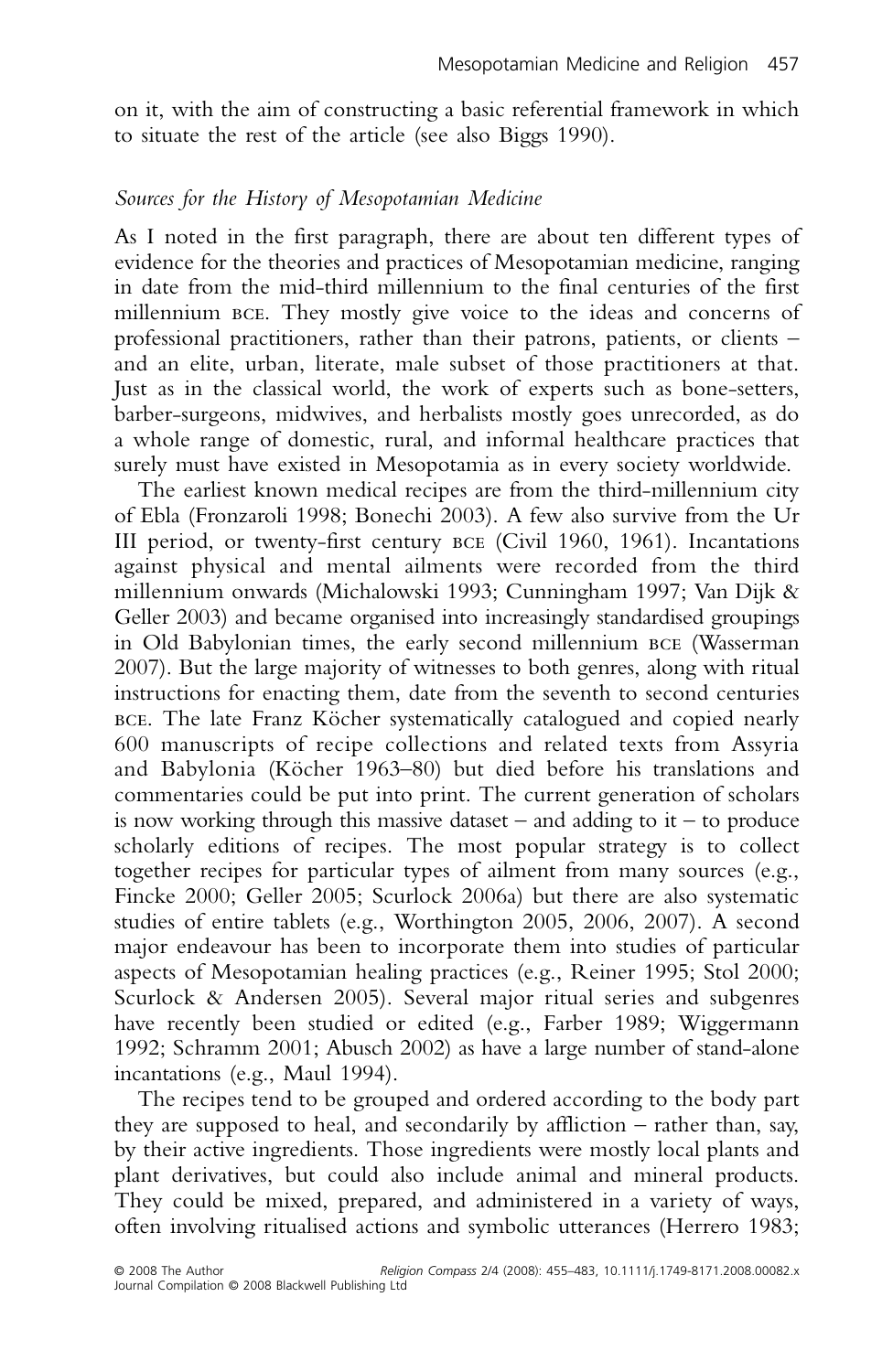Reiner 1995, pp. 25–42). Ritual series, such as *Šurpu* 'Burning' (Reiner 1958) and *B*ï*t R*ï*mki* 'Bath House' (Laessoe 1955), tend to describe the entire performance on one tablet and give the words of the incantations on several accompanying ones. Many instructions call for a mixture of therapeutic materials, ritualised actions, and symbolic words to be used in the preparation of treatments and in their administration and disposal.

According to later tradition, during the reign of king Adad-apla-iddina (*r.* 1068–1047 bce), a Babylonian scholar called Esagil-kin-apli compiled a compendium of some 3000 omens in 40 standardised tablets, to help medical practitioners make diagnoses (mostly concerning the divine origins of illness) and prognoses (Heeßel 2000, 2004). Surviving ancient catalogues of *Sakikkû* 'Symptoms' show that it was grouped into six subseries. The first interprets observations made en route to visit the patient, incorporating elements of the older terrestrial omen series *Šumma* Ä*lu* 'If a city' (Heeßel 2001–2); the second and longest gives portents based on a systematic head-to-toe observation of the patient; the third concerns the duration of the illness. The final three sections deal with specific complaints such as epilepsy and gynaecological problems (Stol 1993, 2000, pp. 193–203). Perhaps half of the total series is currently known. Learned commentaries that justified the correlations between observation and prognosis, and extracted further meanings from them, were also written (George 1991). A shorter collection of omens pertains to the physiognomy and speech habits of individuals (Böck 2000).

Listing and classification were skills taught to every literate Mesopotamian, through the rote learning of signs, words, and spellings as a central part of their scribal education (Veldhuis 1996; Gesche 2000). Not surprisingly, firstmillennium medical practitioners also used listing as a strategy to organise their knowledge. The names and properties of medical ingredients, especially plants and stones, were described in standardised series such as the synonym list *Uru Ana = Maštakal* '(The Sumerian plant name) Heavenly City = (the Akkadian plant name) . . .' (Kinnier Wilson 2005) and *Abnu Šikinšu* 'A stone whose nature is . . .' (Schuster-Brandis 2003), as well as in *ad hoc* lists (e.g., Spar & Lambert 2005, no. 32). We have already seen that the omen series *Sakikkû* was catalogued in ancient times; the entire corpus of â*šip*û*tu*, or works that were supposedly the concern of the â*šipu* scholar, were also given a canonical listing, attributed to the long-ago redactor of *Sakikkû*, Esagil-kin-apli. This so-called Ä*šipu's* Handbook was copied from at least the seventh to the fourth centuries bce, in both Assyria and Babylonia (Jean 2006, pp. 62–82).

Several scholarly libraries of cuneiform tablets that include a wide range of medical works have been excavated over the years, but not all have been fully published. From seventh-century Assyria there are not only the vast royal libraries of Nineveh (e.g., Fincke 2003–4) but also the tablets from the temple of Nabu, god of wisdom, at nearby Kalhu/Nimrud (Wiseman & Black 1996), the family collection of an â*šipu* called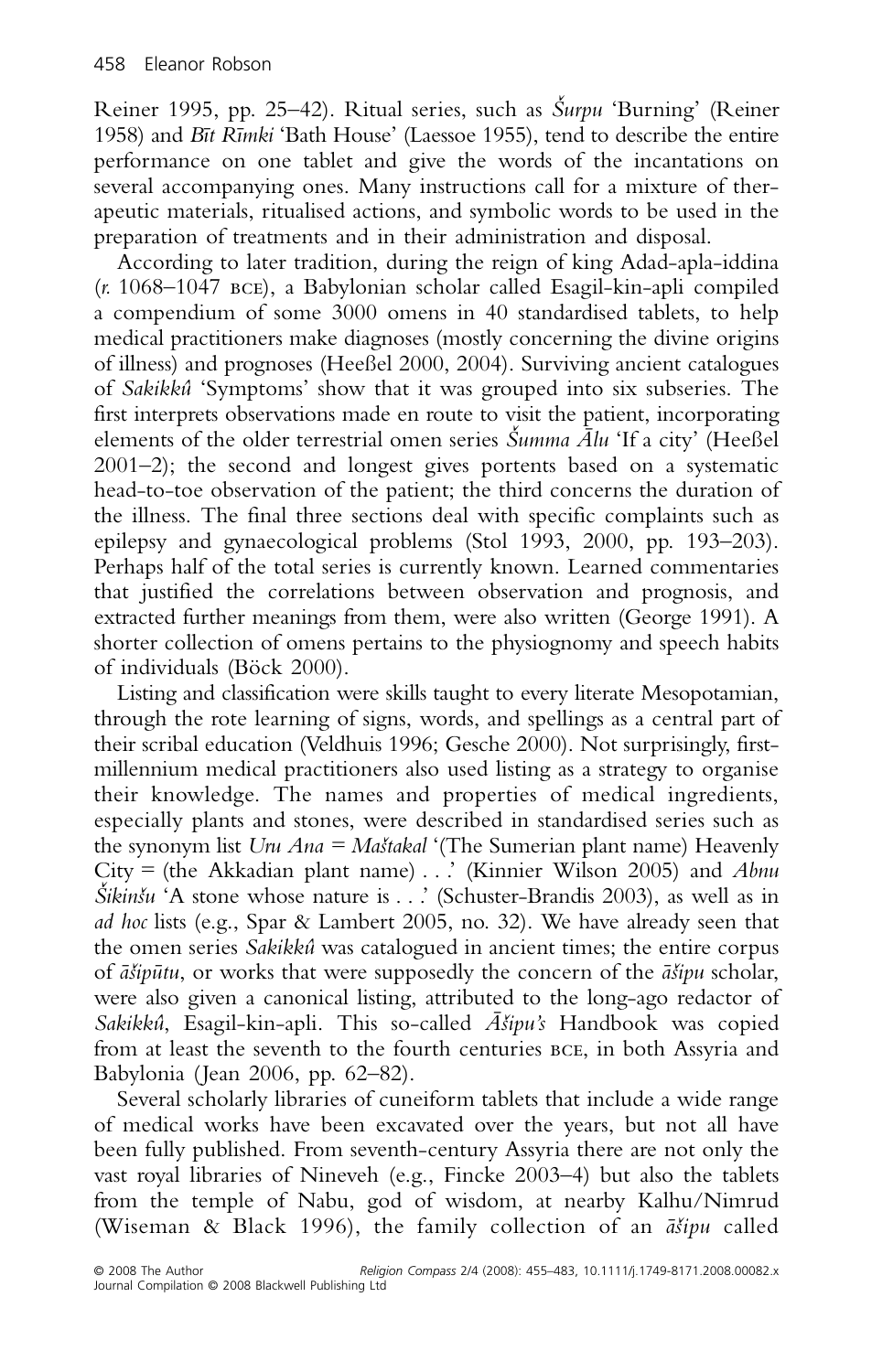Kišir-Aššur in Assur (Pedersén 1986, pp. 41–76) and the dumped leftovers of a priestly family's tablets at far-away Huzirina/Sultantepe in modern Turkey (Gurney & Finkelstein 1957; Gurney & Hulin 1964). Two successive â*šipus'* libraries from a single house in Uruk, belonging to the Persian-period Šangu-Ninurta family (*c.*420 bce) and the early Seleucid Ekur-zakir family (*c.*310 bce), have been fully edited (Hunger 1976; von Weiher 1983–98) but are often treated as a single entity (e.g., Jean 2006, pp. 161–4). An assemblage of tablets written in the course of medical training in late first-millennium Ur has also been published recently (Finkel 2005). However, none of these rich resources has yet been fully exploited for the information they could yield about such matters as the range of individual families' medical and larger intellectual interests, education and apprenticeship, and the shifts in healing practice, theory, and social status across time, space, and political change (but see Böck 2003; Heeßel 2005b; Clancier et al. 2007–).

Beyond the scholarly, professional writings of the practitioners and their apprentices there is also a great deal more written evidence about health and suffering, the afflicted and those charged with curing them. Numerous hymns appeal to deities such as Ninisina, Gula, and Ištar for the relief of suffering; epic and mythological narratives, from *Lugalbanda* to *Gilgameš*, describe illness and recovery, or death. Administrative and legal records help to situate healers in their institutional and familial contexts (e.g., d'Agostino 2003; Jean 2006, pp. 172–94), while letters to, from, and about medical professionals give immediate but allusive snapshots of healthcare in practice (see below). Cylinder seals, amulets, and votive objects are further concrete evidence of appeals for divine intervention in illness or the maintenance of health (e.g., Heeßel 2002; Ornan 2004). The archaeological remains of buildings such as the temples of healing deities, royal libraries, and scholars' family homes could also be adduced as places of medical learning, if not necessarily of practice. Finally, osteopathological approaches to human remains can yield evidence of disease incidence in the ancient population, as well as particular therapeutic interventions on individual bodies (Larsen 1997; Mays 1998; Roberts 2002). However, for Mesopotamia such studies rarely move beyond archaeological site reports into the historical mainstream.

There are gaps, even among this impressively wide evidentiary base. There is no evidence for the acquisition of raw materials: were herbs grown in physic gardens by the healer, gathered from the wild, and/or purchased from specialist collectors? At the moment we can only guess. We know of no case histories, as in the Hippocratic or Buddhist corpora (e.g., Lloyd 2004, p. 42; Zysk 1991, p. 71). Neither are there any obvious instructions on diet, exercise, and climate as in so many other premodern medical traditions. And, typically for Mesopotamian scholarship, there are no treatises that present an overarching theoretical view of the functioning of the body (e.g., Galenic humoural medicine and its many spin-offs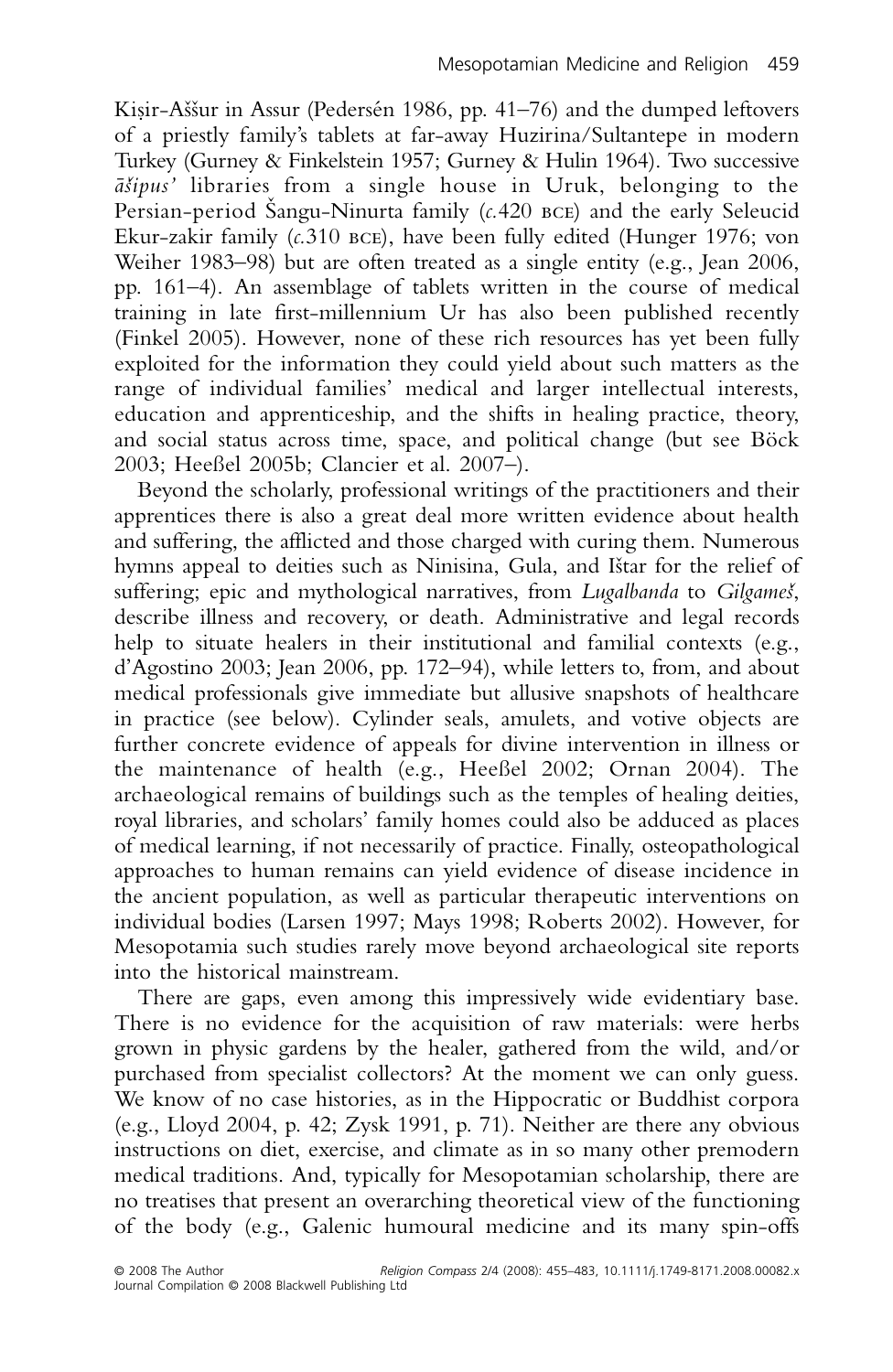worldwide). Nevertheless, this rich and varied body of data is ripe for analysis in many different ways. How are historians of medicine currently treating it and how else might they be approaching their subject?

## *Historiographies and Methodologies in the Study of Mesopotamian Medicine*

What do historians of Mesopotamian medicine think they are doing? Nils Heeßel and Hector Avalos have recently identified three crucial methodological debates, which can be roughly characterised as a set of oppositions: illness or disease? (Heeßel 2004, pp. 5–7); rationale or (ir)rationality? (Heeßel 2004, pp. 7–8); conservatism and coherence or innovation and variety? (Avalos 2007, pp. 135–6). But there are also other historiographical issues that could benefit from more open discussion, which can perhaps be broadly considered as the question of primitivism versus presentism. To put it bluntly, were the ancients irredeemably backward, or were they really just like us? Rather than rehearsing Heeßel and Avalos's arguments, or those of others in the debate (e.g., Attia & Buisson 2004; Coleman 2005), let us consider the matter of translating the technical terms of ancient medicine to explore some of these ideas in more detail.

Edition and translation are the primary activities of medical Assyriology at the moment, perhaps because it is felt that historical analysis should wait until more data is available. But translations are not themselves value-free; interpretations are built into every word we choose. Here, for instance is king Esarhaddon's chief *asû*, Urad-Nanaya, denigrating the palace staff's medical competence in *c*.670 bce (Parpola 1993, no. 322, rev. 7–13):

li-ip-pi / am-mu-te i-na la mu-da-nu-te / i-na-ši-u ina ugu / na-ah-na-he-ete ša ap-pi / ú-mu-du : na-ah-na-hu-tú / ú-da-ú-pu : ta pa-ni / múd.meš ú-šuu-ni

They are handling those tampons ignorantly! They put them against the cartilage of the nose, pressing the cartilage, and that is why the blood keeps coming out. (Parpola 1993, p. 260)

The word *nahnah*û*tu* is attested in this passage and nowhere else; there is no independent means of verifying whether 'cartilage' is the correct translation for this word. Thus, whether the translator chooses this word or another part of the nose depends on his or her assumptions about the anatomical knowledge of the ancient author. And then in the secondary literature that choice of translation may be adduced as evidence for Urad-Nanaya's anatomical knowledge (rather than acknowledged as the translator's best guess). Rational reconstructions, however plausible, are ultimately dangerously circular.

Words that are more abundantly attested can be no less risky. Identifying health threats to the ancient Mesopotamian population is an obvious desideratum if we are to understand how healers and their clients tackled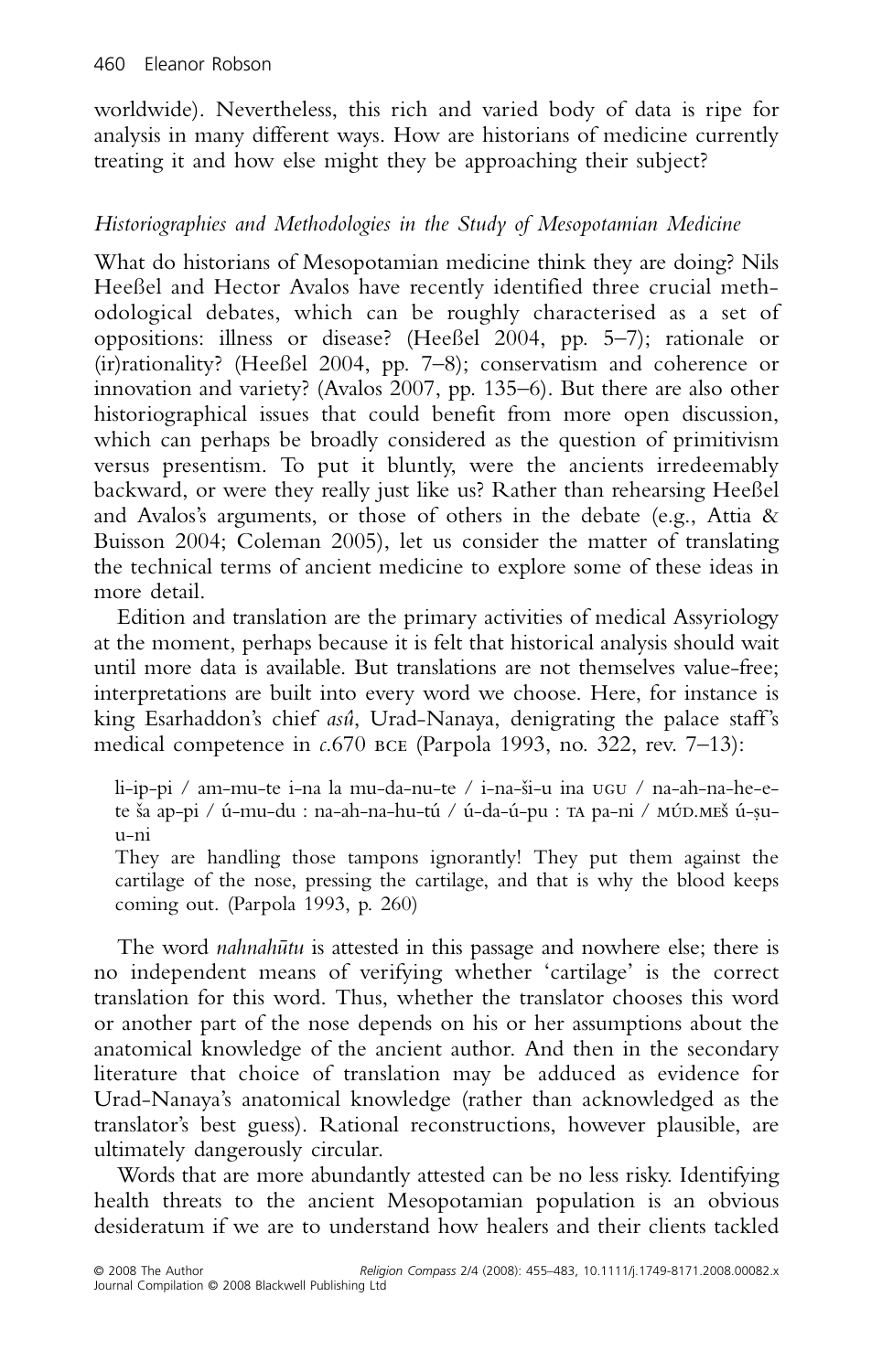them. Mesopotamian medical writings are full of technical terms for the afflictions suffered by patients. Leaving those terms untranslated can render the texts virtually meaningless; yet attempts to find translations can run into major methodological problems. Most recently, for instance, there have been two philological studies of the term *di'u*. Both Marten Stol (2007) and James Kinnier Wilson and Irving Finkel (2007) agree that *di'u* was a summer affliction, which could be epidemic, and which affected the head. Stol, using passages from *Sakikkû* and diviners' *t*â*m*ï*tu* prayers, tentatively identifies it with malaria, while Kinnier Wilson and Finkel, citing the Sumerian epic *Lugalbanda* amongst other literature, argue instead for heat stress. But how reliable is the retrospective diagnosis of ancient maladies? And is it legitimate to treat all attestations of a word, whether from literary works of the early second millennium bce or from the divinatory tradition a thousand years later, as having equal evidentiary weight? I think not. The semantic range of words, in any language, shifts over time  $-$  as, for instance the English word malaria, from Italian 'bad air':

1. Originally [attestations from 1740]: an unwholesome condition of the atmosphere attributed to marshy districts of Italy and other hot countries; any febrile disease thought to be caused by this. Now [attestations from 1898]: *spec*. any of a group of diseases of humans and other vertebrates caused by protozoans of the genus *Plasmodium* (phylum Apicomplexa), which are transmitted by mosquitoes and parasitize red blood cells, resulting in haemolysis, periodic fever, and various other symptoms.

2. *fig.* A malign influence. *Now rare* [attestations 1825–62; 2002].<sup>1</sup>

The *Oxford English Dictionary*'s careful use of quotations in context allows the shifting meanings of 'malaria' – from both an illness and its supposed source to a technical definition of a disease and its carrier – to be precisely mapped over the course of a few centuries and across different genres of text. Not surprisingly, the figurative use of 'malaria' occurs more frequently in literary contexts than medical ones. The lexicography of ancient medicine should be no less carefully executed, for there is no reason to suppose that the meaning of *di'u* was any more stable over two or more millennia than 'malaria' has been over the past 200 years, or that Mesopotamian literary works were any more precise in their terminological usage than English ones. And the *OED* entry distinguishes, in a way that these studies of *di'u* do not, how writers have experienced and conceptualised malaria over the years. Finkel's (1998) excellent study of the maleficent demon *samana* and the suffering it caused in humans and animals shows that such an approach can be productive in Mesopotamian medical studies too (see also Heeßel 2007).

In modern medicine, patients' self-reporting and physicians' naked-eye observation is rarely considered sufficient to produce an objective identification of disease, which often depends instead on highly sophisticated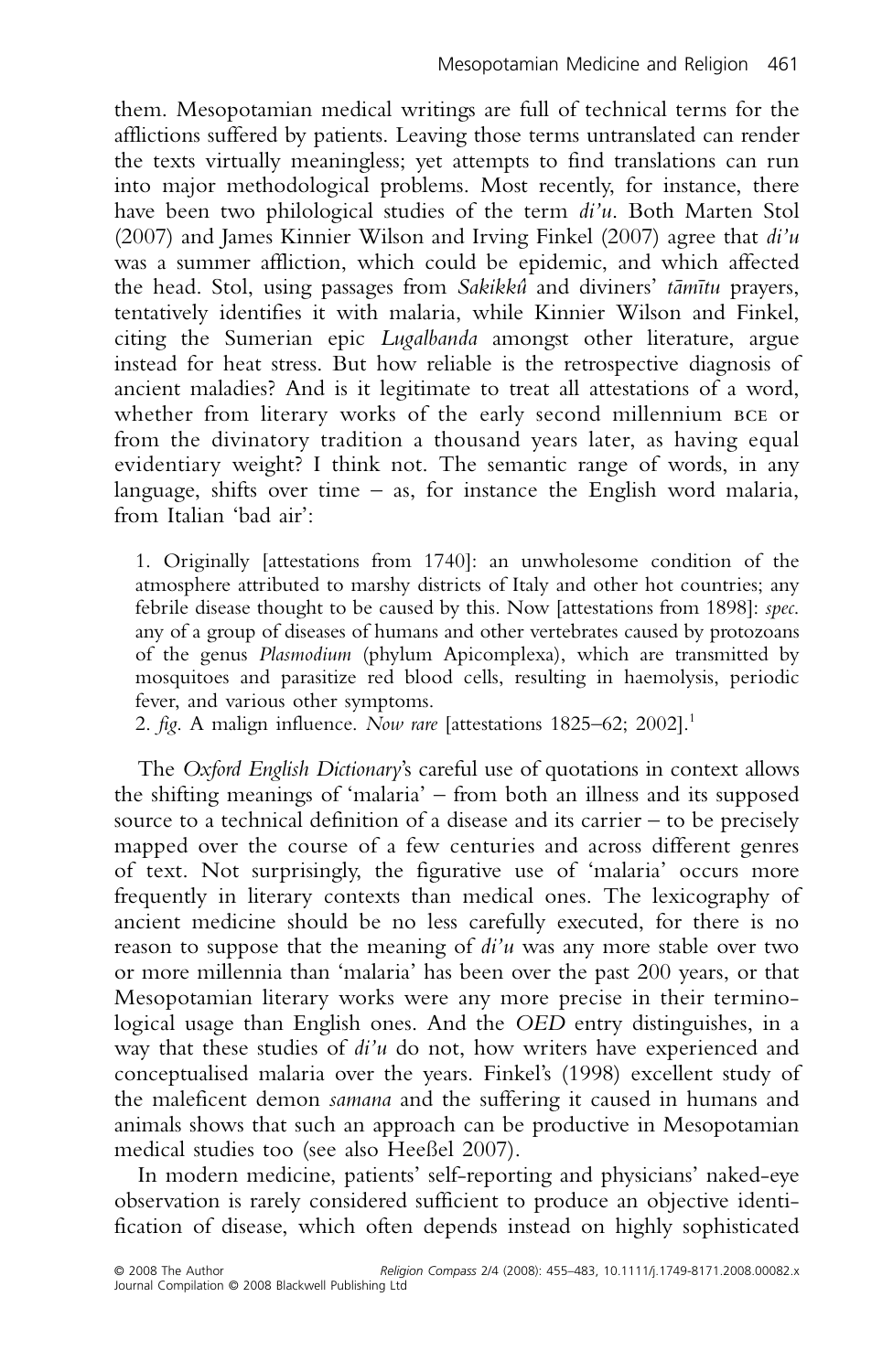interventions at the microscopic or even genetic level. Indeed modern disease terms are predicated on such technical analyses of pathogens and pathologies. Thus, if they are to be applied meaningfully to ancient contexts, those applications must be the outcome of similarly high-tech osteopathological examinations. But if historians do not choose to engage with bioarchaeology, they are left with textual accounts that – quite apart from the semantic shifts and major cultural gaps between us and them – are no more reliable than experientially based accounts today. The historical record, in short, can usually reveal only *the subjective experience of illness* but no reliable *objective identification of disease* (Leven 2004). And if nineteenthcentury writers were unable (by modern standards) to accurately describe and account for malaria, with no false attributions or misdiagnoses, then we can hardly expect ancient Mesopotamian scribes and scholars to have done any better. We also have to acknowledge that disease entities mutate, die out, and migrate across species all the time: witness AIDS, SARS, and the many influenza viruses over the past quarter century. There is thus no reason to suppose that a disease entity *di'u* can ever be objectively identified; instead it labelled a set of unpleasant summer experiences that included fevers, sweating, and headaches, and which were likely to have had more than one environmental and or pathogenic origin.

But that does not mean we should abandon the attempt to translate Mesopotamian medical terms as simply too alien to modern sensibilities. One alternative might be to experiment with premodern symptomorientated terminology instead: in this case a fitting translation for *di'u* might be 'ague', in common English usage until modern disease aetiology made it redundant:

1. An acute or violent fever. *Obs* [attested 1377–1611].

2. *esp*. A malarial fever, marked by successive fits or paroxysms, consisting of a cold, hot, and sweating stage. The name *ague* was apparently at first given to the burning or feverish stage, but afterwards more usually to the cold or shivering stage, as being the most striking external character of the disease [attested *c.*1386–1859].

3. *loosely* or *fig*. Any fit of shaking or shivering, like the cold stage of ague; quaking [attested 1589–1813].

The examples of malaria and ague remind us of just how recent modern bio-medicine is. The past few centuries have completely transformed scholarly understandings of the workings of the human body, its malfunctionings and predators. Indeed, even the English word 'science' in its modern sense is less than three centuries old: according to the *OED*, its first attested use is by Isaac Watts (1674–1748) in 1725: 'The word science, is usually applied to a whole body of regular or methodical observations or propositions, . . . concerning any subject of speculation'. But even Watts was not a 'scientist' in the contemporary sense; that word was coined by William Whewell (1794–1866) in  $1840.<sup>2</sup>$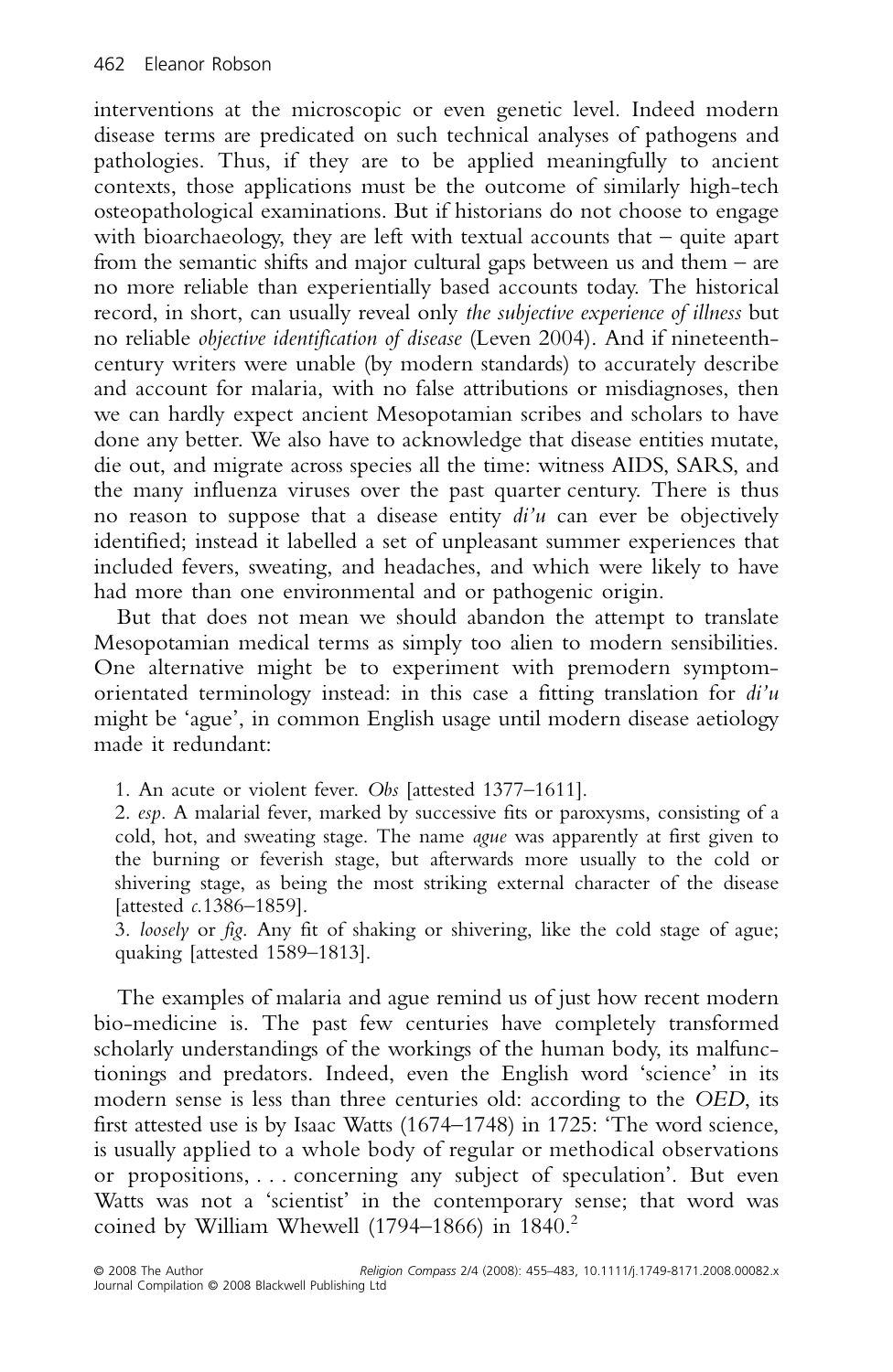There are historians for whom medicine begins with the hospitals and stethoscopes and social change ushered in by the French Revolution, or with the 'rationalism' of Enlightenment philosophy. But if we take that line, then this essay might as well stop here for there would be no premodern 'medicine' to study or debate. And if historians of science more generally were only to study those theories that are correct by contemporary criteria, then even many mainstream nineteenth-century theories – phlogiston, phrenology, eugenics, germ theory, the ether – would be ruled illegitimate too. Very few would dispute that Isaac Newton is an appropriate subject for a historian of science; indeed he is often held to be an iconic founder of modern scientific thinking. Yet by his own lights he was no scientist (and could not have been, living when he did) but a natural philosopher, whose investigations of the natural, but divinely created, world encompassed numerology, alchemy, and theology as well as mathematics, optics, and mechanics (Fauvel et al. 1988; Fara 2002). Few historians of science would nowadays attempt to divide his work into the 'rational' and the 'irrational', 'magic' and 'mathematics', or 'superstition' and 'science', as these false, anachronistic dichotomies give us no insight at all into Newton's own understanding of how the world worked. If such presentist labelling is not a valid move for Newton, then it is equally inappropriate for appraising Mesopotamian scholars, for whom the natural and supernatural worlds were no less entangled and real.

This brings us to a consideration of knowledge and belief. The question, 'Do you believe in gravity?' sounds nonsensical to modern ears. Yet, we can ask quite reasonably, 'Do you believe in nuclear fission/Father Christmas/ perpetual motion/the tooth fairy?' Why the difference? To put it simply, we do not 'believe' in gravity, because we are ontologically committed to its existence, despite the fact that we cannot see, feel, smell or hear it directly but only witness its effects. We *know* that gravity exists, thanks to Newton. But for all those other things, we have a *choice* whether to believe in them or not (and as it happens, in these instances, many of us choose not to). As Byron Good  $(1994, pp. 1–24)$  points out, historians and anthropologists have tended to use the verb 'believe' to describe the ontological commitments of peoples and cultures that they, the modern academics, 'know' to be wrong; and reserve the verb 'know' for what philosophers of science call justified true belief (even if those justifications were/are unknown to the supposed knower). However, just as we 'know' about gravity, the ancients 'knew' about demons and deities as an integral part of the phenomenological word: there was no choice in whether to believe in them or not. In this light, we should try to purge our historical discourse of phrases such as 'Babylonian witchcraft beliefs' (e.g., Abusch 2002).

In short, history of science and history of medicine these days define 'science' and 'medicine' very loosely, as the systematic investigation of the world and its relationships to bodies and societies (e.g., Lloyd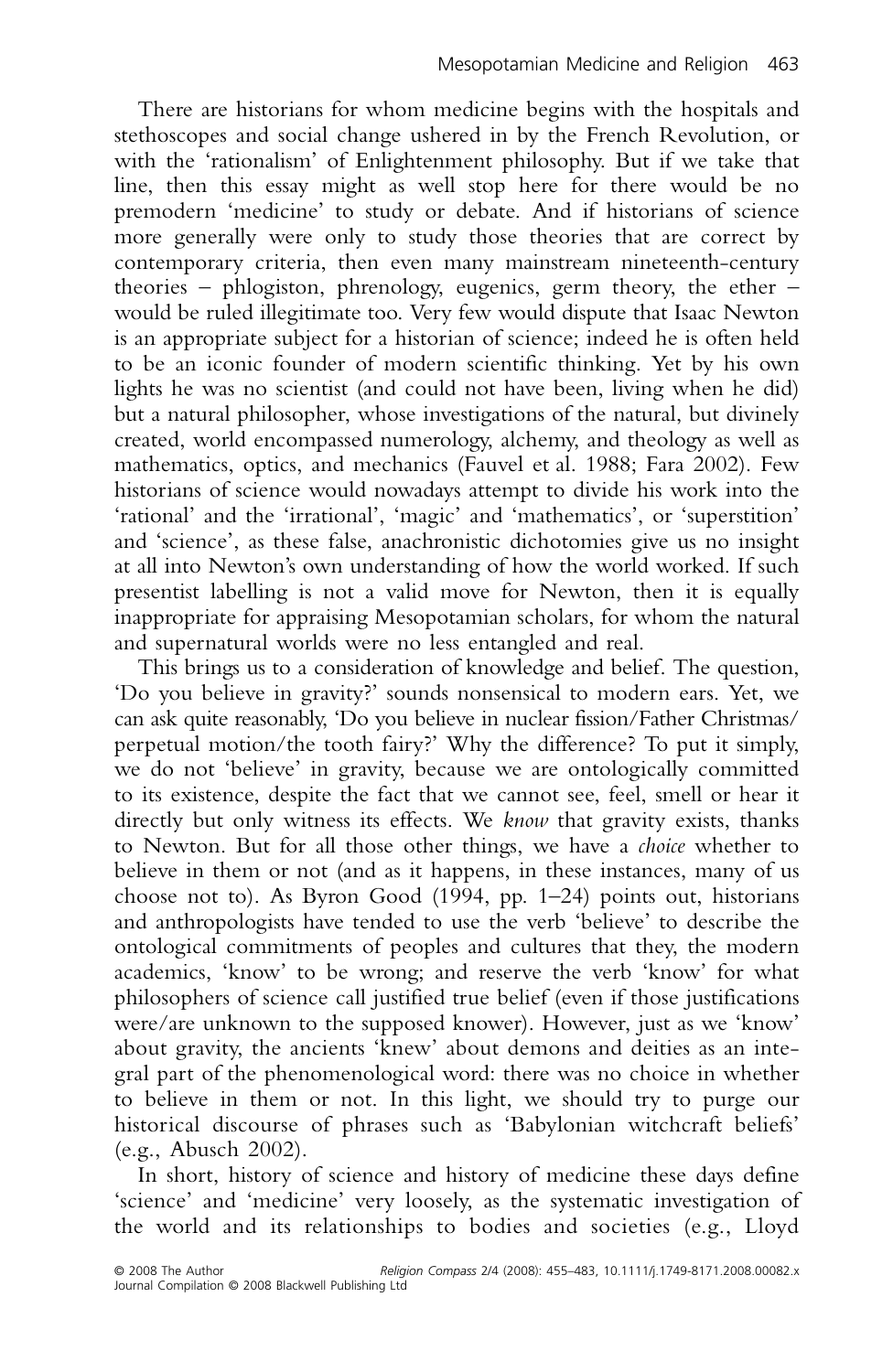2004, pp. 5–8). The aim is not to make value judgements or to identify heroic precursors of the modern, as historians did in the mid-twentieth century, but rather to endeavour to understand how those systematic investigations were carried out, how they were interpreted at the time, and how those interpretations were in turn received and affected by the social, political, and intellectual environments in which the practitioners lived, thought, and worked (e.g., Nutton 2004, p. 16; see also Høyrup 1996 on the historiographical shifts in Babylonian mathematics). Such approaches emphasise the small-scale as much as the large-scale, highlight difference and individuality as much as coherence and continuity, and in particular explore the fascinating disjunctures between the messy practices involved in creating a body of knowledge and the clean, tidy images of that knowledge that practitioners produce for later consumption. Such methodologies are productive in Mesopotamian intellectual history too (e.g., Rochberg 2004), not least for medicine and healing, as the following examples aim to show.

## *Literary Images of Disease, Doctors, and the Divine in Early Mesopotamia*

Hammurabi's Laws, written for the famous Babylonian king in the mid-eighteenth century bce, is rarely considered to be a literary work in popular accounts of Mesopotamian medicine. More often it is cited as evidence for the fees paid to doctors (*asûm*) by different social groups in the Old Babylonian period for simple surgery, and the compensation due when those procedures failed (e.g., Spiegel 1997; Nemet-Nejat 1998, p. 78). However, there is no evidence that those laws in particular (§§215–223: Roth 1997, pp. 213–4), or any of the others in the long collection, were ever cited or referred to in any of the several thousand published legal records from this time (Roth 1997, pp. 12–4). Indeed, when one considers the original disposition of the laws it is difficult to imagine that they were ever meant to be directly consulted, despite the fact that their epilogue disingenuously suggests just that. They were written on a large stone stela, topped with an image of Hammurabi receiving the symbols of just kingship from the sungod Šamaš, which was originally deposited as a votive offering in his temple at Sippar. The twenty-eight columns of continuous text are arranged such that the upper parts are above eye height and the lower at floor level; no reading aids such as paragraphing, or even demarcation of the prologue and epilogue from the laws, enable one to locate the cluster of laws pertinent to one's needs. It is, in short, completely unusable as a reference text. And even though the laws also circulated more accessibly (on scribal exercise tablets) who, other than the professionally literate few, would have been able to read them?

But that is not to say that Hammurabi's Laws have no evidential value for early Mesopotamian medicine. Rather, we should understand them as a representation of Hammurabi's ideals of a justly ruled society in a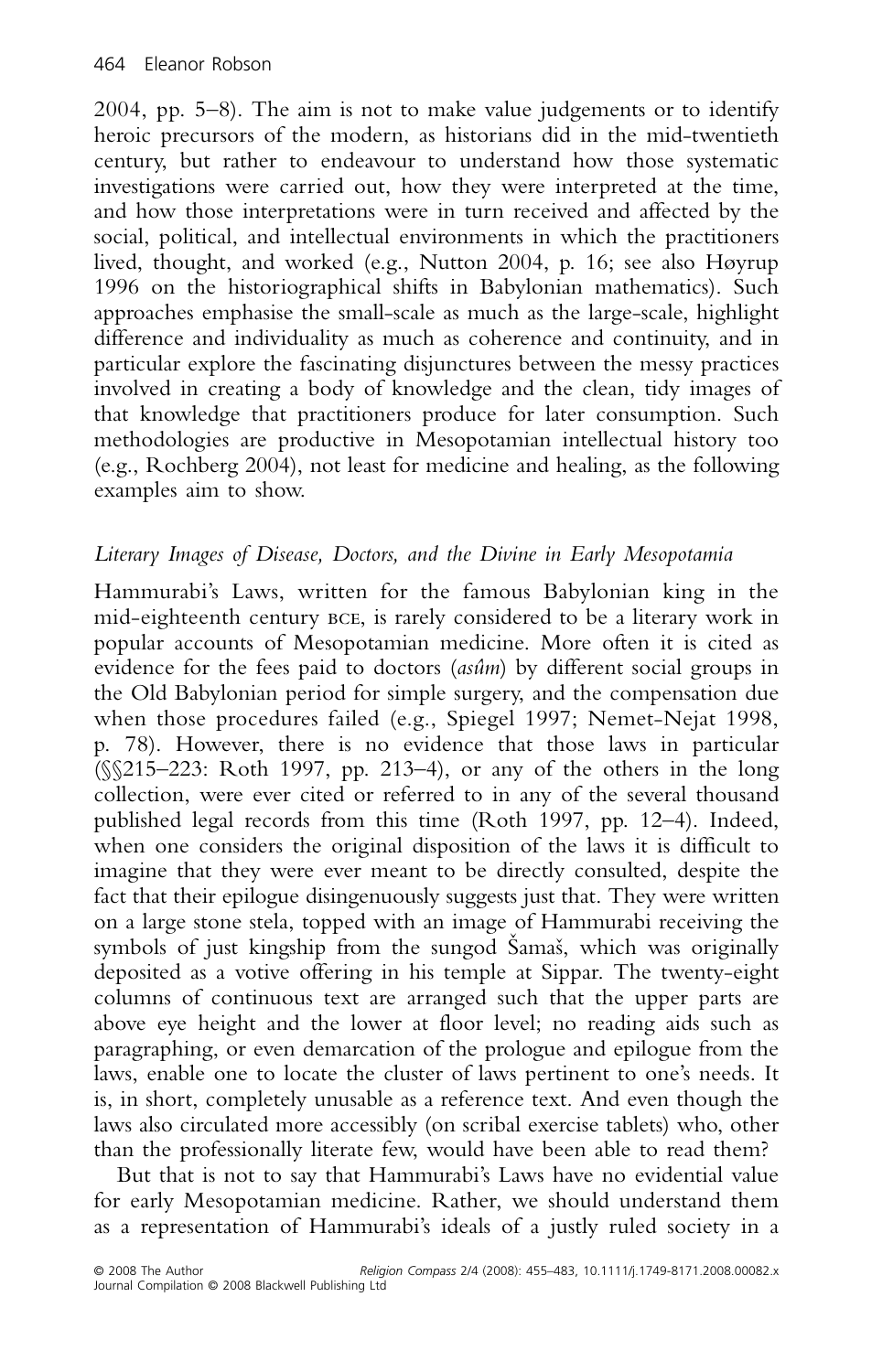statement of self-legitimation over newly conquered territory, aimed as much at a divine audience as a human one. This is how, in other words, Hammurabi thought that he *ought* to present how society *ought* to work in order to retain the continuing support of the gods and to propagate his good name for posterity.

The epilogue's twelve curses against the stele's defacement or misuse, however, were no mere propaganda; given their protective function they really were considered effective. Amongst the terrible fates awaiting those who dare to disrespect the good name of Hammurabi is an unequivocal statement about the divine origins of disease and human limitations in comprehending and treating it:

May the goddess Ninkarak, daughter of the god An, who promotes my cause in the Ekur temple,<sup>3</sup> cause a terrible malady to break out upon his limbs, an evil demon (*asakkum lemnum*), a serious wound that cannot be soothed, that a doctor (*asûm*) cannot understand, which he cannot ease with bandages, which, like the bite of death, cannot be expunged; may he bewail his lost virility until his life comes to an end. (col. XXVIII, ll. 50–69; after Roth 1997, pp. 139–40)

Illness, in other words, is brought on by divine displeasure at human wrongdoing, sometimes through the agency of demons, and its symptoms are not necessarily susceptible to diagnosis or therapy. Physical, emotional, and sexual well-being is a consequence of a well-ordered life in a wellordered society, the laws suggest; illness arises as divine retaliation for deliberate (or unwitting) disruption of the natural order.

This Ninkarak, Sumerian 'Lady of the Quay', who also went by the names of Nintinuga, Ninisina 'Lady of Isin', and Gula 'the great one', was the great goddess of sickness and healing in early Mesopotamia. Hammurabi's epilogue unequivocally demonstrates that, for those who wrote it, she had the power to inflict illness as well as to cure. The material evidence for her cult in the second millennium, centred on her temples at Isin and Nippur, has been explored by Avalos (1995, pp. 99–231) and Ornan (2004). Clay votive offerings were left to Gula in the form of sick people clutching their afflicted parts, and in the shape of dogs, her divine symbol (e.g., Gibson 1993). But there is also a substantial body of hymnology addressed to her, including a dozen hymns and letter-prayers in Sumerian from the Old Babylonian period and a magnificent Akkadian hymn, probably composed in the late second millennium, addressed to her by one Bullussa-rabi, literally 'her [Gula's] life-giving power is great' (Foster 2005, pp. 583–91). The Sumerian works are published online as part of the Electronic Text Corpus of Sumerian Literature (ETCSL, Black et al. 1998–2006).

Three of the Sumerian hymns were composed to Ninisina on behalf of kings – not surprisingly all of the Isin dynasty (ETCSL 2.5.1.4, 2.5.3.4, 2.5.5.5). Like the six others (ETCSL 4.22.1–6), they survive in one or two manuscripts each, mostly very fragmentary, typically from the southern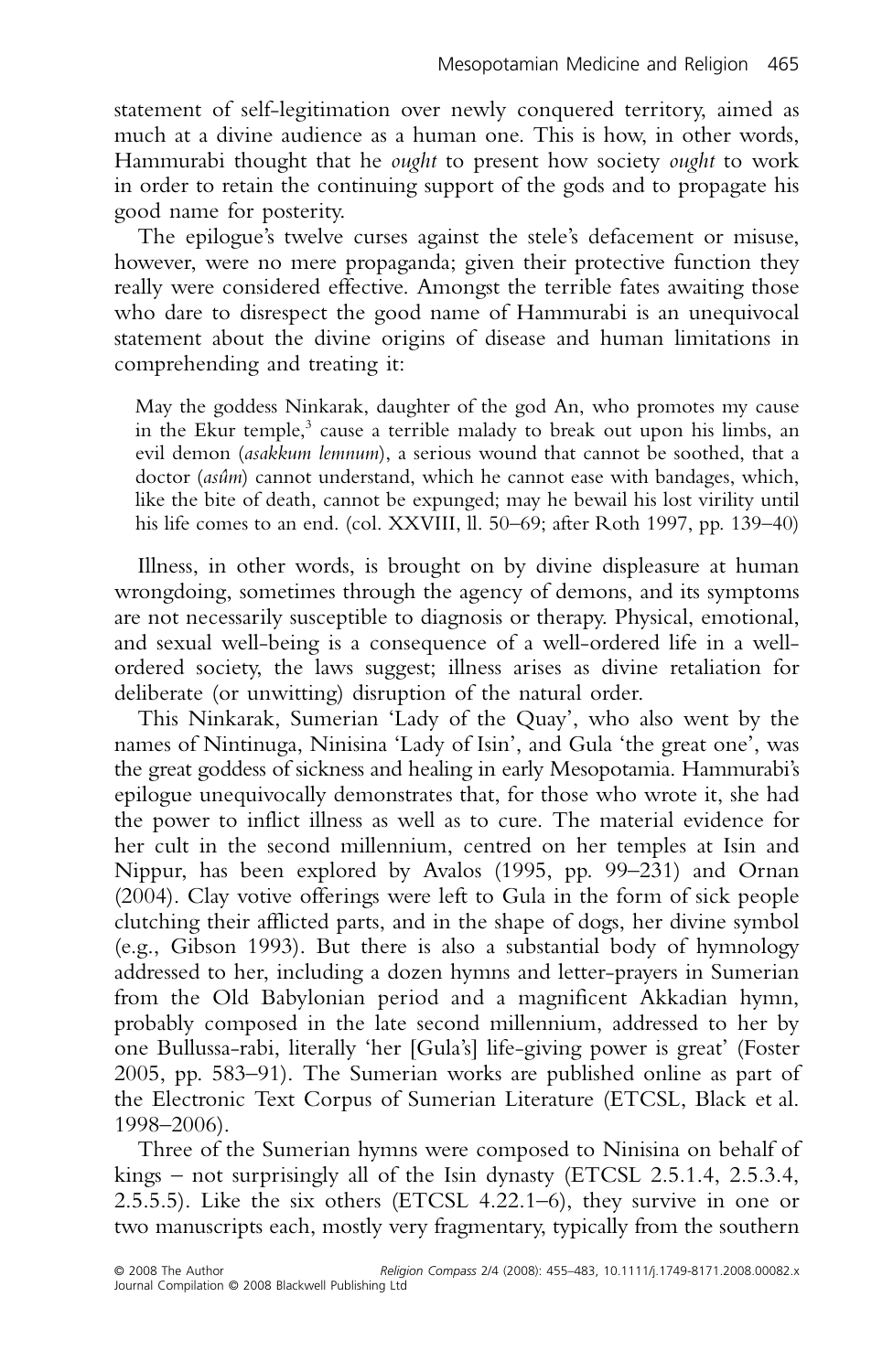cities of Nippur and Ur. They present a multifaceted image of the goddess, laying as much emphasis on her familial ties to the great gods An and Enlil, and her erotic allure, as on her medical powers. *A šir-namšub to Ninisina (Ninisina B)*, for instance, is a portrait of the goddess bathing, while the surviving fragments of *Ninisina and the gods (Ninisina F)* focus on her ownership of the erotic *šuba* stones and her sexual relationship with the god Pabilsaĝ (ETCSL 4.22.2, 4.22.6). The longest and best preserved, the splendid *A šir-gida to Ninisina (Ninisina A)* lays equal emphasis on her healing and sexual powers, with an interesting bridging passage about Ninisina as midwife (ETCSL 4.22.1). The first half of *A širnamerima (?) for Iddin-Dagan (Iddin-Dagan D)* (ETCSL 2.5.3.4), addresses the goddess directly, not as a benevolent healer but as an overwhelming force of nature: 'When you draw through the flesh the scalpel and the lancet, knives like lion's claws – the bodies of the black-headed people tremble because of you!' (lines 8–9). Ninisina in this view is to be feared, rather than revered – but it gradually becomes clear that the aim of the hymn is to direct that wrath on Iddin-Dagan's behalf (lines 34–38):

Holy Ninisina, . . . , whose raging heart, made like the heart of dusk (?), none can cool; whose angry heart no god can confront, which like the sea, bringing a flood-wave, drowns (?) the foe. Like the high tide, she pours spewed-out bile upon the enemy.

Although these nine hymns have little archaeological context to help interpret their function and meaning, at least two of the three other Sumerian compositions about Ninisina were used in scribal training at schools in Nippur, as part of the curricular grouping now known as Letter Collection B or the Sumerian Epistolary Miscellany (ETCSL 3.3.10, 3.3.21, 5.7.2; Robson 2001; Michalowski 2006). This was a loose cluster of around twenty short compositions (its exact make-up was not fixed) which included many letters between historical personages as well as apparently fictional characters. The *Letter from Inanaka to the goddess Nintinuga* (Böck 1996; ETCSL 3.3.10) purports to be a letter-prayer from an ill woman to the goddess of healing, while *Nintinuga's Dog* (ETCSL 5.7.2) is supposedly an inscription for a votive offering. In fact, on closer analysis they are clearly literary constructions: the latter even shares its plot structure and denouement with *An Axe for Nergal*, another supposed votive inscription from the same curricular cluster (Black et al. 2004, pp. xxvi–xxvii). They and the *Letter from the scribe Nanna-manšum to the goddess Ninisina* (ETCSL 3.3.21) are based on the same concept: that a personal prayer or offering to Ninsina/Nintinuga takes the form of a proffered contract: if the goddess agrees to heal the sufferer, then she or he will repay the debt through personal piety. As Inanaka suggests to Nintinuga (lines 18–25),

If it pleases my lady, and the *asag* demon which is in my body leaves my body, and thus allows me to step again on the path of life with my feet, I will then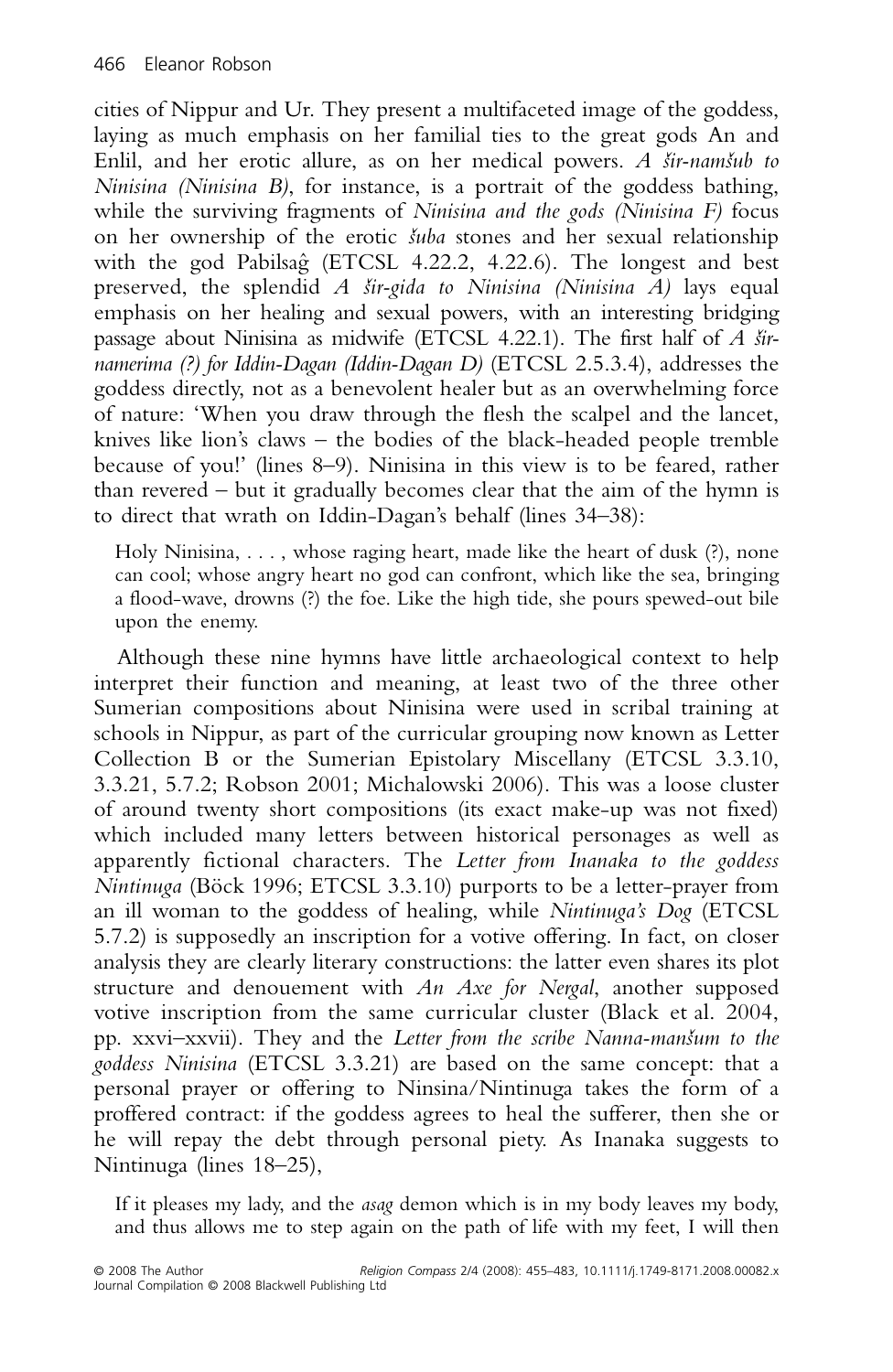| <b>Protagonist Epithet</b> |                                               | <b>Translation</b>                                                            | <b>ETCSL Source</b>  |
|----------------------------|-----------------------------------------------|-------------------------------------------------------------------------------|----------------------|
| Bau                        | a-zu gal saĝ gig <sub>2</sub> -a              | Great healer of the<br>black-headed people                                    | 4.80.1, 268          |
| Ninisina                   | a-zu gal kalam-ma                             | Great healer of the Land                                                      | 4.80.1, 392          |
|                            | a-zu gal saĝ gig <sub>2</sub> -ga             | Great healer of the<br>black-headed people                                    | 3.3.21, 7 4.22.1, 23 |
|                            | a-zu kalam-ma                                 | Healer of the Land                                                            | 3.3.10, 2            |
|                            | <a>-zu mah saĝ gig<sub>2</sub>-ga</a>         | Majestic healer of the<br>black-headed people                                 | 2.5.3.4, 1           |
| Nintinuga                  | $a$ -zu sag $q$ -ge                           | Kindly healer                                                                 | 5.7.2, 9             |
| Damu                       | a-zu zi-ĝal,-la-ka                            | Healer of living creatures                                                    | 2.2.4, 242           |
| Utu                        |                                               | a-zu gal [a]-a saĝ gig,-ga Great healer, father of the<br>black-headed people | 4.32.2, 2            |
| Cheese                     | a-zu lu <sub>2</sub> -ulu <sub>2</sub> (-kam) | Healer of mankind                                                             | $2.4.2.14, 21 - 22$  |

**Table 1 The word** *a-zu* **'healer' in Sumerian literature**

be your maidservant, the courtyard sweeper of your temple, and will serve you. Furthermore after I have recovered, I will name you, my lady, as 'the healer of the crippled'  $(lu_2-kud-da du_7-du_7)$ .

Of course, curricular literature cannot reveal the extent to which such human–divine transactions took place in actuality, but archaeological evidence of the cult, as well as parallels in ancient Greek temple medicine (e.g., Avalos 1995; Lloyd 2004, pp. 40–83), strongly suggest that this was no mere fictional device.

The next section further explores Sumerian literary images of Ninisina, in particular the terms for healing professions associated with her and other fictional protagonists.<sup>4</sup>

#### *The Professions of a-zu, šim-mu<sub>2</sub> and išib in Sumerian Literature*

The 150,000-word Electronic Text Corpus of Sumerian Literature (ETCSL), comprises some 400 compositions across a wide range of genres. Its protagonists range from gods and goddesses to mythical heroes, historically attested kings, fictional humans (both named and anonymous), as well as animals, inanimate objects and abstract ideas such as Summer. Yet the word *a-zu* ('doctor, healer') occurs just 10 times, always in hymns and prayers and never in narrative works, and almost always as an epithet of deities (Table 1). The sole exception is a repeated description of cheese as 'the healer of mankind' in *A lullaby for a son of Šulgi (Šulgi N*). Furthermore, those deities are almost exclusively female: Ninisina/Nintinuga of course, and Bau, an important goddess of the Lagash-Girsu region. Ninisina's son Damu ('Blood') and the sungod Utu are the only male deities named as healers too. There is a limited range of description, regardless of the protagonist: the *a-zu* is almost always described as *gal* 'great' or *mah* 'majestic'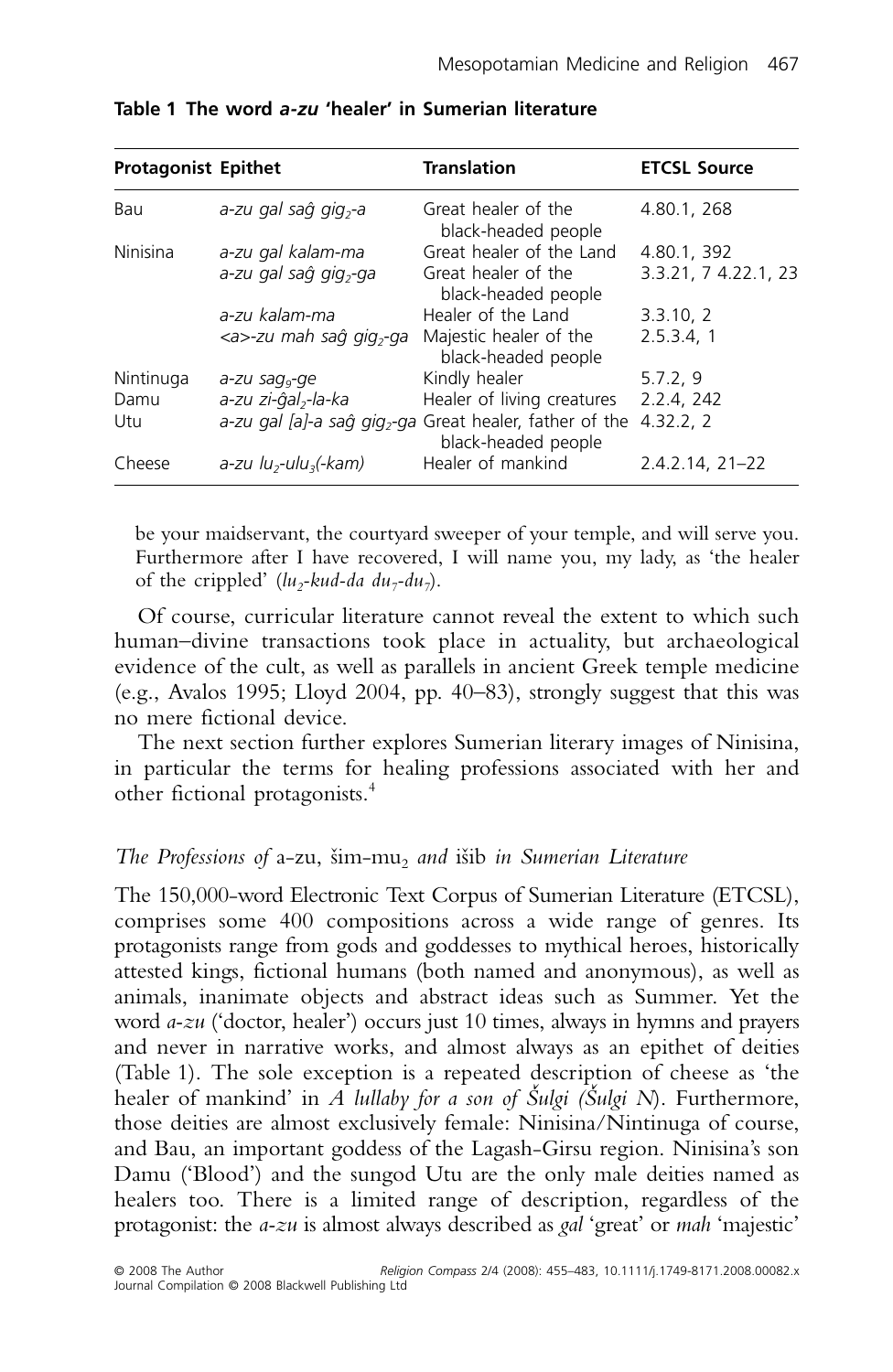| <b>Protagonist Epithet</b> |                                                     | <b>Translation</b>               | <b>ETCSL source</b> |
|----------------------------|-----------------------------------------------------|----------------------------------|---------------------|
| Kug-Nanna                  | šim-mu, dumu PN                                     | Herbalist, son of PN             | 3.3.39, A13         |
| Ninisina                   | šim-mu, kalam-ma                                    | Herbalist of the Land            | 2.2.4, 240          |
|                            | $\sin$ -mu <sub>2</sub> u $\hat{q}$ , lu-a          | Herbalist of the abundant people | 3.3.21.7            |
| Nintinuga                  | $\check{sim}\text{-}mu_{2}$ tur <sub>s</sub> -ra-ta | Herbalist to the sick            | 5.7.2, 9            |
| Šuhalbi                    | $\sin$ -mu <sub>2</sub> u $\hat{q}$ , lu-a          | Herbalist of the Land            | 2.5.4.02, A7        |

| Table 2 The word <i>šim-mu</i> <sub>2</sub> 'herbalist' in Sumerian literature |  |  |  |
|--------------------------------------------------------------------------------|--|--|--|
|--------------------------------------------------------------------------------|--|--|--|

and usually *kalam-ma* 'of the land' or *sag gig<sub>2</sub>-ga* 'of the black-headed people' (that is, the inhabitants of the region).

The title  $\delta$ *im-mu<sub>2</sub>* (literally 'plant-grower') is often translated 'incantation priest' or 'exorcist', based on first-millennium equations of Sumerian  $\ddot{s}$ *m-mu*<sub>2</sub> with Akkadian â*šipu* 'exorcist' (e.g., Geller 2007, p. 2), with the implication that it embodied a separate set of healing practices to the profession of *a-zu* (e.g., Abrahami 2003). It occurs five times in the ETCSL corpus, again almost exclusively in relation to the goddesses Ninisina/Nintinuga and Bau/Šuhalbi (Table 2). The only exception is one Kug-Nanna, the fictional human sender of a letter-prayer to the god Ninšubur, who gives his professional title along with his patronym as a means of self-identification. The three descriptions of Ninisina/Nintinuga as  $\delta m$ -mu<sub>2</sub> are all collocates of *a-zu*; that is, they occur in the same or adjacent lines as elegant variants of one another; and as we have seen Bau/Šuhalbi is also called *a-zu* (albeit in a different hymn). And while *a-zu* is well attested in the economical, legal and administrative record of early Mesopotamia,  $\sin m - m$ , is a much rarer word, found only in literary works and school lexical lists after the mid-third millennium.<sup>5</sup> On current evidence, then, *šim-mu<sub>2</sub>* and *a-zu* were not considered separate medical professions in the real or divine spheres. Rather, the former was a high-register, archaising synonym for the latter. Perhaps, then, 'herbalist' would be a philologically and contextually more appropriate translation for  $\delta m$ -mu<sub>2</sub> than 'incantation priest'.

In the hymn *Ninisina A* the goddess twice performs *nam-išib 'išib* rites', having been endowed them by the great god An (ETCSL 4.22.1, 30, 36, 122). Now, this word is the abstract noun of *išib*, a type of priest (Sallaberger & Vulliet 2005, p. 631). It is often assumed that it must be some sort of healing, incantatory activity (e.g., ETCSL; Abrahami 2003).<sup>6</sup> Of eleven attestations of this profession in the ETCSL corpus, five refer to anonymous humans, usually along with other types of cultic personnel (Table 3). In a further five instances, historically attested kings call themselves *išib* as a means of describing their pious relationship with An or the holy city of Keš. Just once is the god Ningišzida described as a majestic *išib* holding sacred equipment. Goddesses, it seems, are never *išibs* and nor, it seems, are *išibs* particularly responsible for healing people.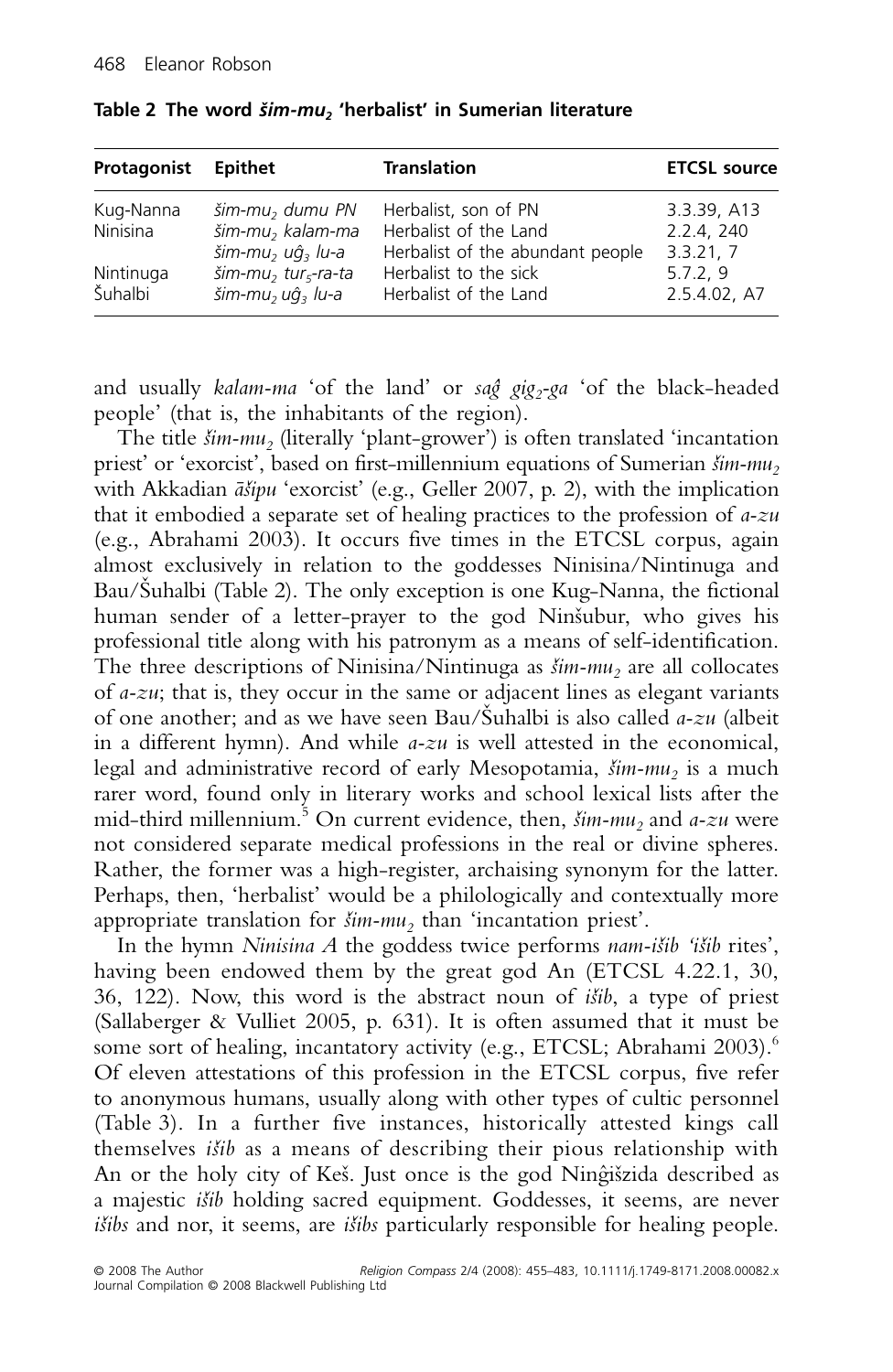| Protagonist | Context                                                                                                                                                                    | <b>Translation</b>                                                                                                                                                                               | <b>ETCSL source</b>                       |
|-------------|----------------------------------------------------------------------------------------------------------------------------------------------------------------------------|--------------------------------------------------------------------------------------------------------------------------------------------------------------------------------------------------|-------------------------------------------|
| Anon human  | išib lu <sub>2</sub> -mah quduq ĝiri <sub>3</sub> -sig <sub>10</sub> -ga ĝi-par <sub>4</sub> -ra til-a                                                                     | The <i>išib</i> , $Iu_2$ -mah, gudug, and $\hat{q}$ iri <sub>3</sub> -sig <sub>10</sub> -ga<br>priests who dwell in the <i>gipar</i>                                                             | 1.8.2.4, 118                              |
|             | išib-zu šita ku-ga šu nu-mu-ra-ni-in-du-                                                                                                                                   | (Nanna), your išib priest does not make holy<br>supplications to you                                                                                                                             | 2.2.2, 351                                |
|             | $a\hat{q}_2$ išib-bi nu-kuq-kuq-qa-qin $_7$ / šu-luh-bi<br>kur-kur-ra nu-ub-ta-sede-a-gin,                                                                                 | As though (the temple's) <i>išib</i> priest's equipment<br>were not utterly sacred, / as though its cleansing<br>rites did not bring calm in all countries                                       | 2.2.4, 86-87                              |
|             | išib lu <sub>2</sub> -mah nin-diĝir ug <sub>5</sub> -ga maš <sub>2</sub> -e ba-dab <sub>5</sub> -ba                                                                        | The dead <i>išib</i> , $Iu_2$ -mah, and nin-digir priests,<br>chosen by extispicy                                                                                                                | 2.4.1.1, 78                               |
|             | me hal-hal-ne 10 išib-ne / ki za-za-a-ne<br>$a$ -tu <sub>s</sub> -a-tu <sub>s</sub> -a-ne susbu <sub>2</sub> -be-e-ne                                                      | Those endowed with divine powers, 10 išib priests,<br>prostration priests, bathed priests, ablution priests                                                                                      | 4.08.10, 21-22                            |
| Šulgi       | išib an ki-a gaba-ri nu-tuku                                                                                                                                               | (Sulgi), the unrivalled <i>išib</i> priest of heaven and earth!                                                                                                                                  | 2.4.2.01, 100                             |
| Lipit-Eštar | išib an-na šu dadag-ga-me-en<br>$ke\zeta_3^{ki}$ išib-bi ba-gub-be <sub>2</sub> -me-en<br>išib kiš $x^k$ -še $x^q$ nin-tur $x^q$ -re zid-de $x^q$ -eš<br>$pad_3$ -da-me-en | I (Lipit-Eštar) am An's išib priest with clean hands<br>I (Lipit-Eštar) serve Keš as its išib priest<br>You (Lipit-Eštar) have been rightly chosen by<br>Nintur as the <i>išib</i> priest of Keš | 2.5.5.1, 23<br>2.5.5.1, 64<br>2.5.5.2, 46 |
| Rīm-Sîn     | išib an-na sizkur sikil-la tum <sub>2</sub> -ma                                                                                                                            | (Rim-Sîn), <i>išib</i> priest of An, suitable for pure prayers                                                                                                                                   | 2.6.9.5, 2                                |
| Ninĝišzida  | išib mah-am, eš,-da kug šu du,                                                                                                                                             | Mighty <i>išib</i> priest who holds the holy esda vessels!                                                                                                                                       | 4.19.1, 6                                 |

## **Table 3 The word** *išib* **'purification priest' in Sumerian literature**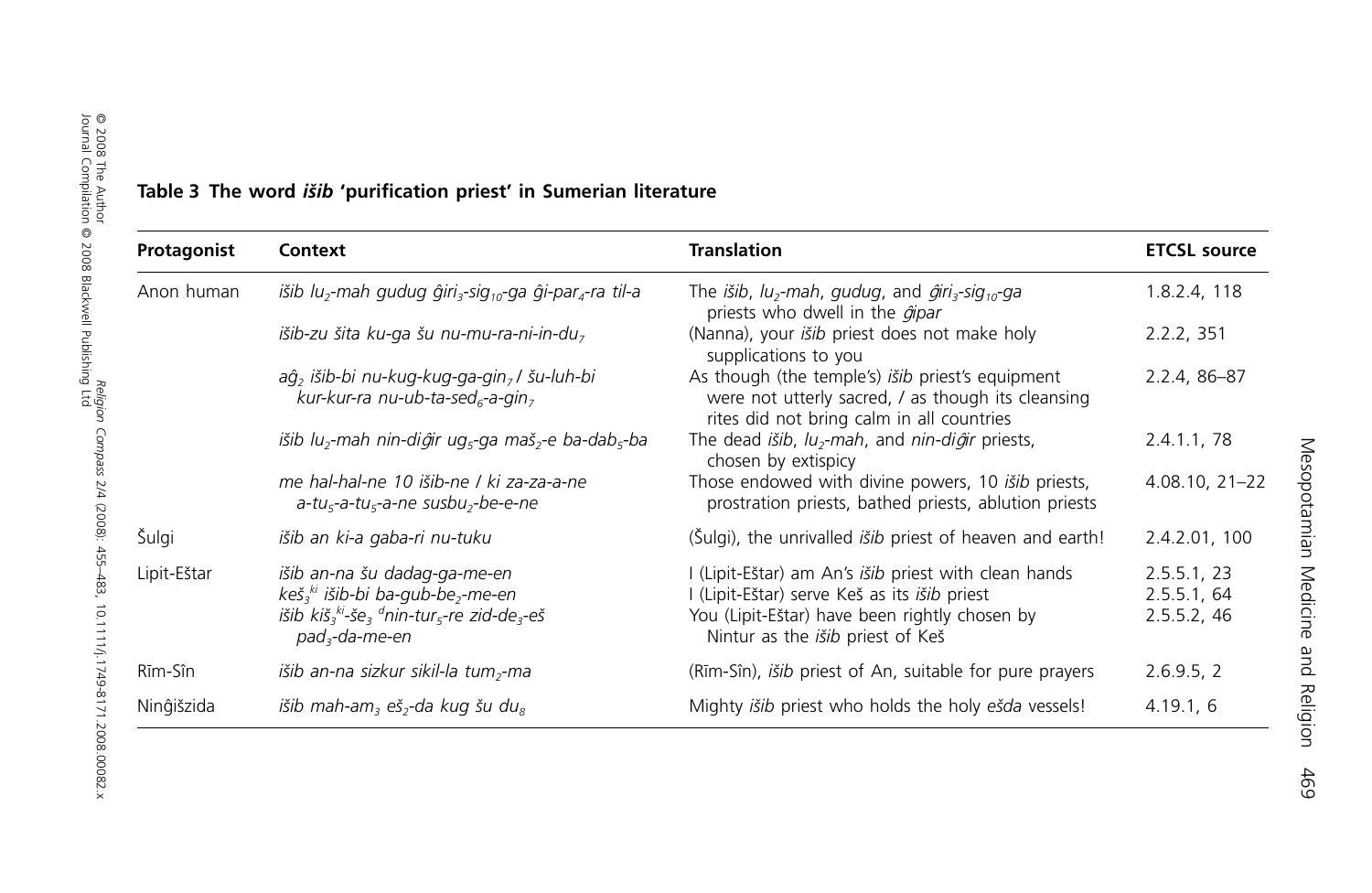Further, the eleven literary occurrences of *nam-išib* 'išib rites' outside the hymn to Ninisina are also associated with cultic places, kings, and male deities (Table 4). Most collocate with *šu-luh* 'lustration' rituals or make explicit reference to water or the Abzu, the freshwater abyss where the god Enki resides. Once again, there are no nearby references to healing or sickness, and just one neighbouring allusion to performing incantations. In short, in Sumerian literary contexts the standard translation of *išib* as 'incantation priest', with healing powers, cannot be sustained.

Now literary works are clearly not reliable witnesses for everyday healing practices in early Mesopotamia, in that they are primarily idealistic representations of the divine realm. However, in royal inscriptions *išib an-na* 'An's purification priest' occurs as an epithet of kings from Lugalzagesi (mid-third millennium, Steible 1982, Lugalzagesi 1, 6) to Šu-Suen (*c*.2030 bce, RIME 3/2.01.04.17, 7: Frayne 1997). And the Ur III administrative corpus, where *išib* priests appear nearly 90 times as sealing officials, as recipients of rations and clothing, as owners of fields, and in various other capacities, suggests that they were much more deeply embedded in the institutional infrastructure than the rarely attested *a-zu* healers were.7

To sum up, a close, corpus-based reading of Old Babylonian Sumerian literature reveals the commonly understood dichotomy *a-zu* 'doctor' versus *šim-mu2* / *išib* 'incantation priest' does not stand up to scrutiny. Rather, in early Mesopotamian literary contexts *a-zu* and  $\delta$ *im-mu<sub>2</sub>* were essentially synonyms for (divine, usually female) 'healer', while *išib* was a type of (human, royal, male) priest whose rituals involved water. The later equations of Sumerian *šim-mu2* with Akkadian â*šipu* 'exorcist' are just that: later equations, and have no relevance to the argument here.

The absence of 'incantation priests' from Sumerian literature does not imply that incantations played no healing role in the Ur III and Old Babylonian periods: the mass of surviving exemplars shows that quite clearly they did. Indeed, one of Ninisina's hymns says that immediately after performing *išib* rites:

 $\mathrm{d}$ nin-isin $_2$ <sup>k</sup>-na-ke<sub>4</sub> tu<sub>6</sub> bi $_2$ -in-dug<sub>4</sub> ba-sag $_9$ i<sub>3</sub>-nun-e nam-šub ba-an-šum<sub>2</sub>

Ninisina speaks the incantation over him and he recovers.

She performs the incantation (ritual) with ghee. (ETCSL 4.22.1, 37–38)

The Old Babylonian Sumerian literary terms for 'incantation', *tu<sub>6</sub>*, *nam-šub*, and  $mu_7(KA \times LI)$ - $mu_7$  or  $inim-mu_7$ , are together attested some forty times in contexts such as *<sup>d</sup> en-ki-ke4 eš3-e abzu-ta mu7-mu7 nam-til3-la-ni mu-na-rig7* 'Enki has bestowed his life-giving incantations on you (Haia)' (ETCSL 2.6.9.2, 38). The literary term for 'incantation priest',  $lu_2-mu_7-mu_7$  or *inim-mu-* $\hat{g}al_2$ , is much rarer, referring to anonymous humans in just one myth and one proverb (with variants) (ETCSL 1.1.3; 142, 6.1.2,  $54 = 6.2.3$ , UET  $6/2$  267). Both *nam-šub* and  $l_{42}$ -mu<sub>7</sub>-mu<sub>7</sub> (or more commonly  $u_2-mu_{13}(KA\times\mathring{S}A)$ -mu<sub>13</sub>) are attested now and again in Ur III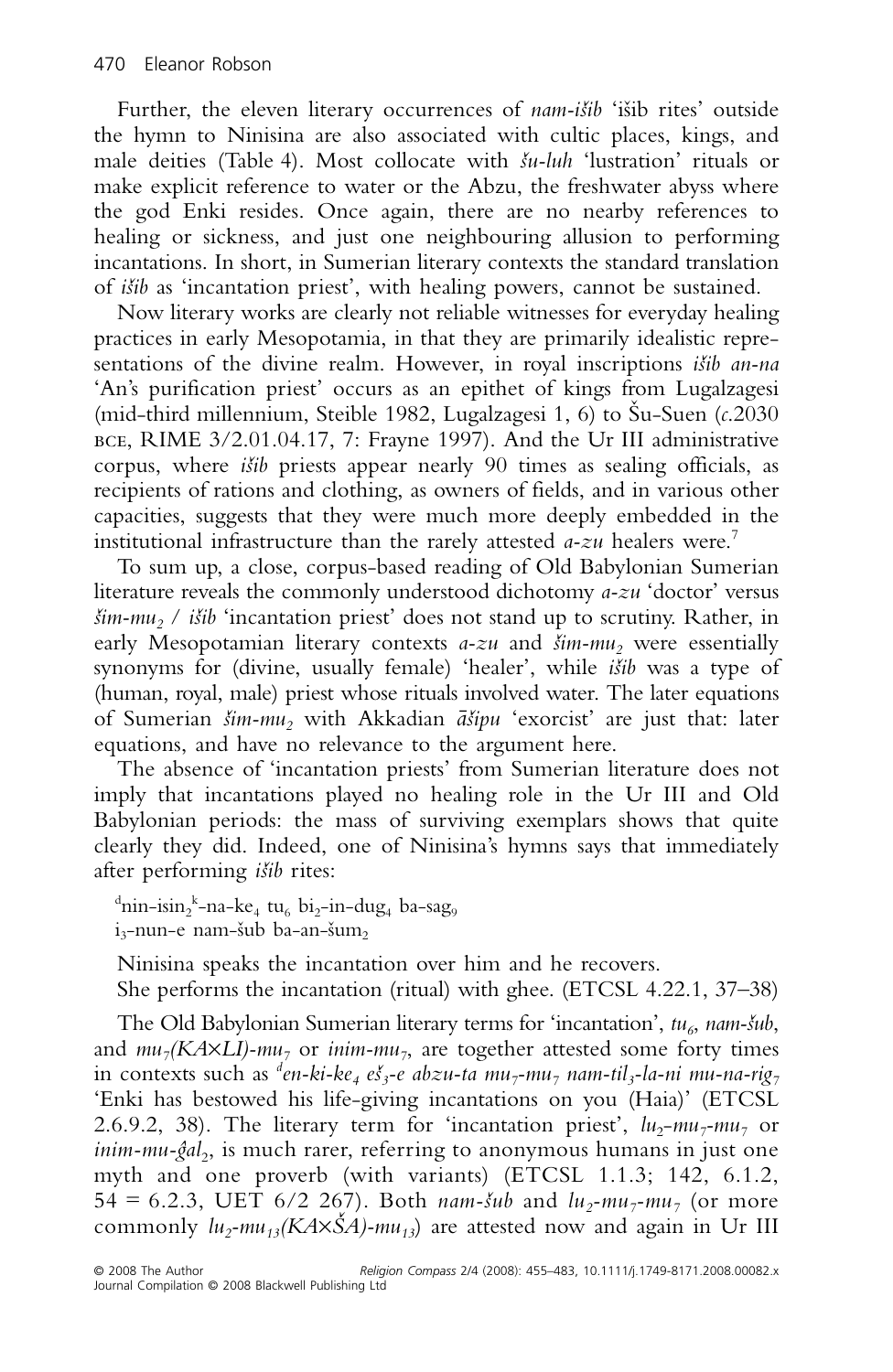| Context                                                                                                                                                                            | <b>Translation</b>                                                                                                                                                   | <b>ETCSL source</b>       |
|------------------------------------------------------------------------------------------------------------------------------------------------------------------------------------|----------------------------------------------------------------------------------------------------------------------------------------------------------------------|---------------------------|
| ka-mu <sub>z</sub> -ĝal, eridug <sup>ki</sup> -ga-ke <sub>4</sub> -ne / šag <sub>4</sub> -gada-la,<br>ki-en-gi-ra-ke <sub>4</sub> -ne / nam-išib abzu mu-na-ab-be <sub>2</sub> -ne | The incantation priests of Eridug / and the linen-clad<br>priests of Sumer perform the <i>išib</i> rites of the Abzu                                                 | $1.1.3, 142 - 144$        |
| Inam]-egir <sub>3</sub> -zid nam-nin-diĝir nam-išib<br>nam-lu <sub>2</sub> -mah nam-gudug me-a                                                                                     | Where are the rites of the egir-zid and nin-digir<br>priestesses, the rites of the <i>išib</i> , $lu_2$ -mah,<br>and <i>gudug</i> priests?                           | 1.3.1, F 21; cf. $111-15$ |
| šembi-zid nam-išib eridug <sup>ki</sup> -ga                                                                                                                                        | The kohl of the <i>išib</i> rites of Eridug                                                                                                                          | 1.3.3, 51, 60             |
| šu-luh-ha nam-išib šu-du--e                                                                                                                                                        | Lustration and <i>išib</i> rites                                                                                                                                     | 2.4.2.02, 12              |
| eridug <sup>ki</sup> -ta a nam-išib-ba-ka ni <sub>2</sub> -ĝu <sub>10</sub> mi-ni-dadag                                                                                            | I (Šulgi) cleansed myself in water of <i>išib</i> rites from Eridug                                                                                                  | 2.4.2.03, 29              |
| nam-išib dug <sub>3</sub> -ga-kam šu-luh dadag-ga-kam                                                                                                                              | (Urim, the city of) good <i>išib</i> rites and clean lustration                                                                                                      | 2.4.2.07, 46              |
| šu-luh kug-ga lugal nam-išib zu<br>barag kug-ge he <sub>2</sub> -du <sub>z</sub>                                                                                                   | (Ninurta), king of the holy lustration, expert in<br>išib rites, you are suited for the holy throne dais!                                                            | 4.27.02, $\subset$ 8      |
| ki gal šu-luh sikil nam-išib-e du <sub>z</sub> -za                                                                                                                                 | Your great place, perfected for pure lustration and <i>išib</i><br>rites (of E-melem-huš, Nuska's temple in Nippur)                                                  | 4.80.1, 55                |
| iri abzu-ta barag-ga ri-a nam-išib-e<br>$\hat{q}$ ar-ra / e, mu <sub>z</sub> -mu <sub>z</sub> an ki-a šid-da                                                                       | O city, founded upon a dais in the Abzu, established for<br>išib rites / house where incantations of heaven and earth<br>are recited (of Ningirim's temple in Murum) | 4.80.1, 230-231           |

# **Table 4 The word** *nam-išib* **'purification rites' in Sumerian literature**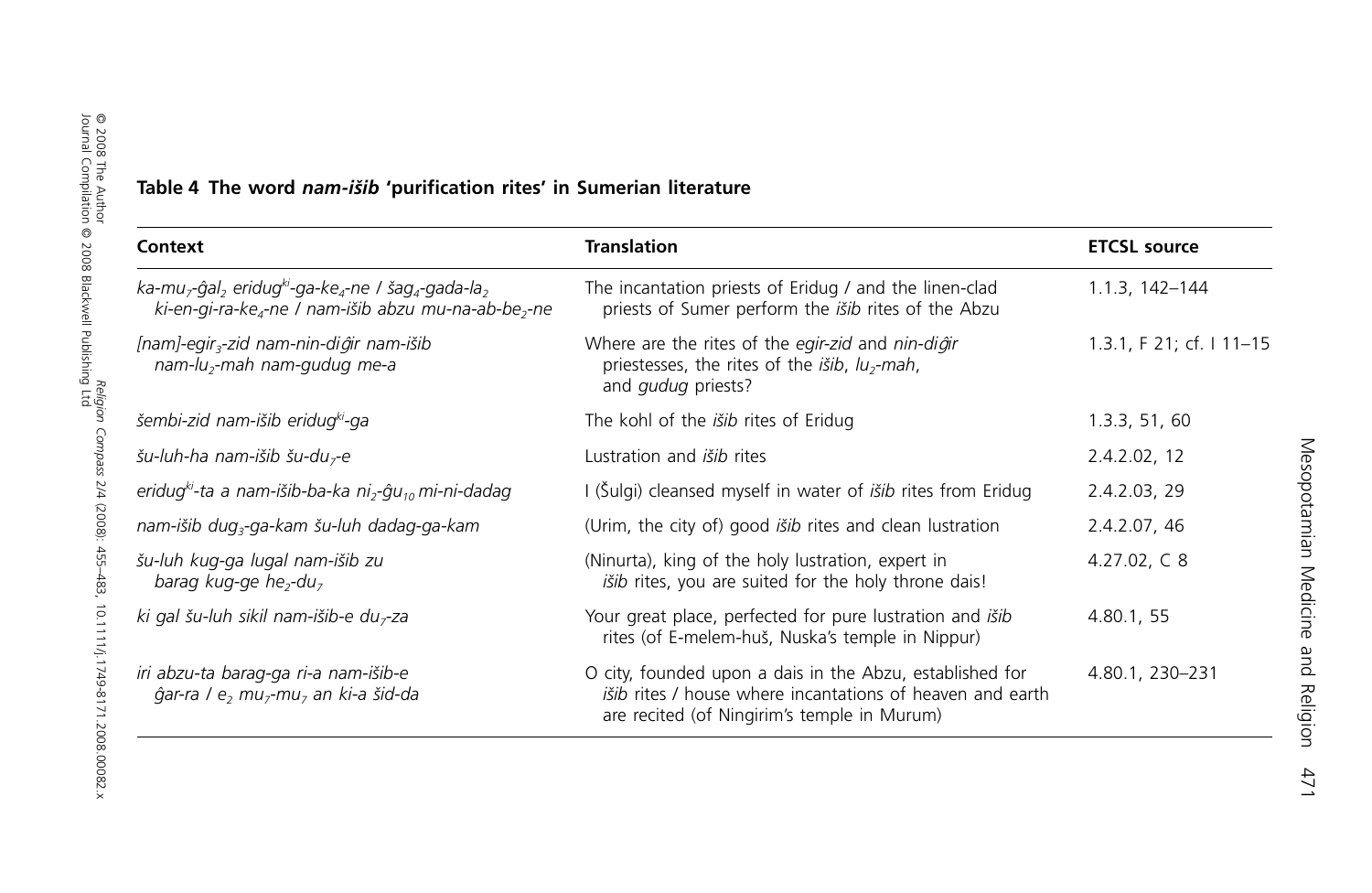administrative records too.<sup>8</sup> In short, the single collocation of *nam-išib* with  $tu_6$  and *nam-šub* in *Ninisina hymn A*, quoted above (and in the hymn to Ningirim's temple, Table 4), is not strong enough evidence to identify the former as a synonym for 'incantation'; rather we should see purification as a third, previously overlooked element in the healing process – but one that does not belong solely to the healing domain. We shall return to this question in the next section.

# *Epistolary Evidence of Medical Practice*

Letters have recently come into focus as useful sources for the social history of Mesopotamian medicine (e.g., Durand 1988, 1997; Attia & Buisson 2005; Jean 2006). Letters from the eighteenth-century city of Mari mention individuals with the professional titles *asûm* and *w*â*šipum* (the Old Babylonian dialect forms of *asû* and â*šipu*) (Heimpel 2003, pp. 581, 591). In general, named *asû* are dispatched by the king or officials to heal individuals or households; more rarely anonymous *w*â*šip*û work with *mussir*û 'purifiers' or *kalû* 'lamenters' to cleanse whole communities of taboos or sickness (Heimpel 2003, nos. 26 44, 26 263). Rather like the roughly contemporary Sumerian literary images of *a-zu* and *išib*, the *asûm* and *w*â*šipum* of eighteenth-century Mari worked in very different contexts and on very different scales.

A few hundred years later, Late Bronze Age diplomatic communiqués between Egypt, Babylonia, and the polities of the northern Levant and Anatolia suggest a closer relationship between the two professions. They occasionally mention the dispatch of *asûs* and â*šipus* together, as well as the statue of a healing goddess, between royal courts (Moran 1992, EA 23, EA 49; Beckman 1999, nos. 22G, 23; see also Zaccagnini 1983). It is also striking that the two professional terms remained meaningful outside Babylonia; but of course they may simply be Babylonianisms for native healers whose roles and responsibilities might have been quite different (for a later period, see also Dion 1989).

Nearly 600 letters to the seventh-century Assyrian kings Esarhaddon and Assurbanipal from a variety of royal scholars were amongst the first cuneiform tablets to be excavated from Nineveh in the 1840s. Now housed in the British Museum, they were edited and translated by Simo Parpola (1983, 1993; see also Luukko and Buylaere 2002, nos. 160–77; Reynolds 2003, nos. 124–42) and have recently gone online (Radner et al. 2007). Amongst them are some 126 letters from eight named â*šipus* and 21 from four named *asûs*, as well as a few of each whose authorship cannot be attributed. Despite constituting by far the largest evidentiary corpus for Mesopotamian healing in practice, they have been the subjected to close attention only sporadically (Parpola 1971, 1983; Jean 2006; Villard 2006). To my knowledge, there has been no study of healing *per se* in them, as there has been for celestial divination, for instance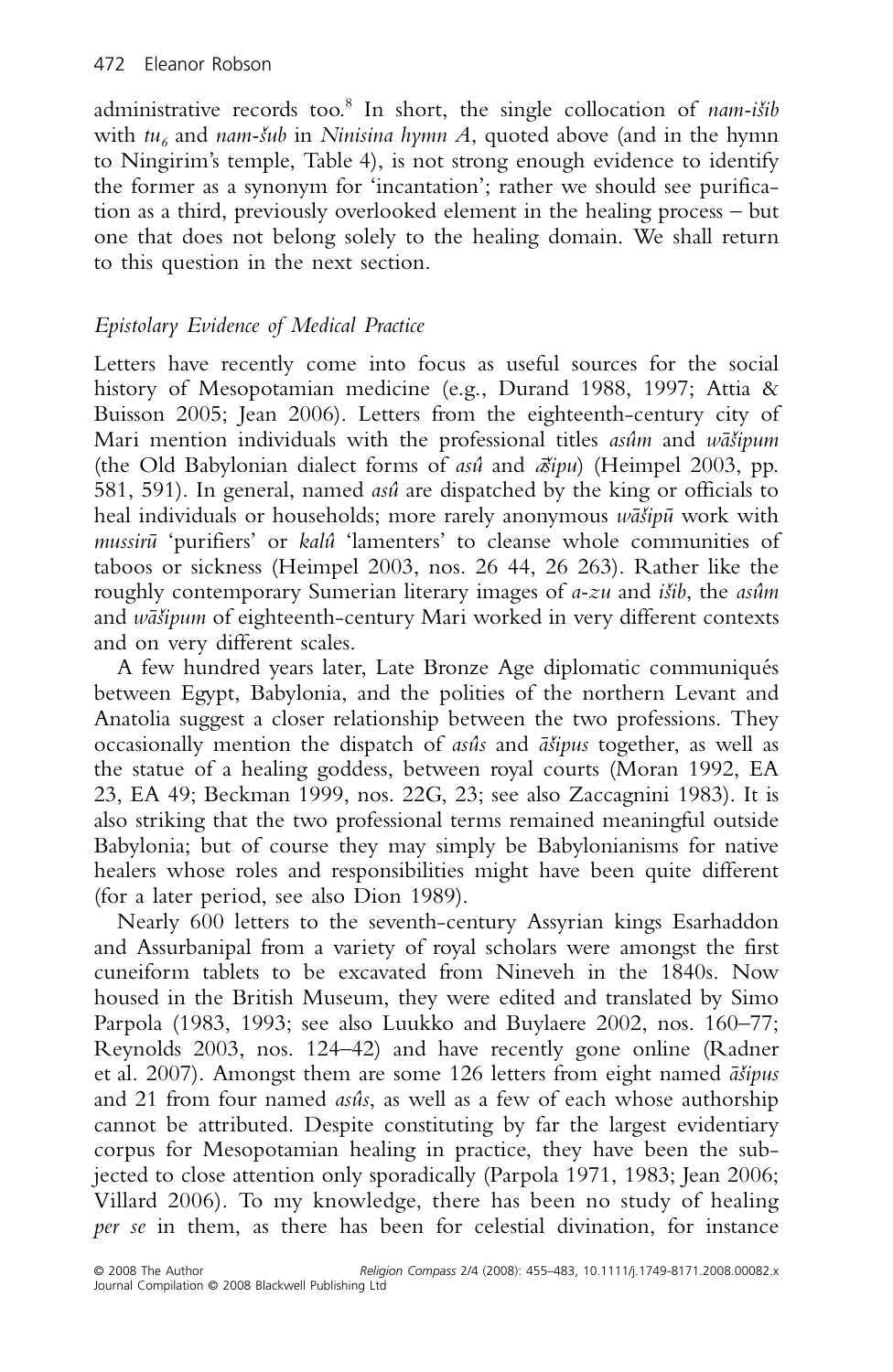(Brown 2000). While such a task is well beyond the scope of this short article, I shall point out a few areas worth exploring more deeply.

First, there is the question of the practitioners' relationships with their patients and with other scholarly professionals at court. It is immediately noticeable that both *asûs* and â*šipus* write to the king almost exclusively about male patients: the king himself, of course, various princes, anonymous royal babies, an ailing  $\bar{a}$ *šipu* – and the Queen Mother.<sup>9</sup> Just one letter, from the chief *asû* Urad-Nanaya, refers to an unidentified female patient in a damaged context, saying 'she will recover' (Parpola 1993, no. 317). Now, the abundance of royal offspring suggests that royal women were present at court and must have required some sort of medical attendance. However, it was not the *asûs* and â*šipu*s who administered to them. Similarly, amongst the twenty or so extant Neo-Assyrian royal extispicy queries about medical matters, the only royal women mentioned are the Queen Mother and another whose name is missing (Starr 1990, nos. 190, 192; also at Radner et al. 2007). We should probably thus infer a parallel, women's domain of healing and midwifery in the royal palace, whose practitioners did not report to the king – or at least did not do so through correspondence in cuneiform. The Queen Mother may have had exceptional gender status through her (presumably post-menopausal) age and rank. We do not know the sex of the babies but is possible either that they were too young for their gender to matter in this context; or that these were all male heirs of the king.

Twenty-four extant letters from Neo-Assyrian royal scholars are coauthored, ten by astrologers only, and fourteen by â*šipus* (mostly Adadšumu-ušur) and their colleagues (Table 5). The majority of the â*šipus'*

| <b>Senders</b>                                 | <b>Subject matter</b>     | Parpola<br>1993 no. |
|------------------------------------------------|---------------------------|---------------------|
| āšipu, astrologers (2), chief scribe, lamenter | Substitute King Ritual    |                     |
| āšipu, chief scribe                            | Substitute King Ritual    | 3                   |
| āšipu, chief scribe, lamenter                  | Substitute King Ritual    | 25                  |
| āšipu, lamenter                                | Substitute King Ritual    | 212                 |
| āšipus (2)                                     | Substitute King Ritual    | 209                 |
|                                                | Substitute King Ritual    | 221                 |
| āšipus (2), chief scribe                       | ominous utterances        | 24                  |
| āšipu, astrologer, chief scribe                | offerings for deity       | 205                 |
| āšipu, astrologer, chief scribe, lamenter      | (unclear fragment)        | 232                 |
| āšipus (2)                                     | nocturnal healing ritual? | 231                 |
|                                                | anti-witchcraft rituals   | 256                 |
|                                                | unidentified ritual       | 259                 |
| āšipus (3)                                     | unidentified ritual       | 281                 |
| āšipu, asû                                     | Oueen Mother's health     | 297                 |

#### Table 5 Co-authored letters from Neo-Assyrian royal  $\overline{\tilde{a}}$ *sipus*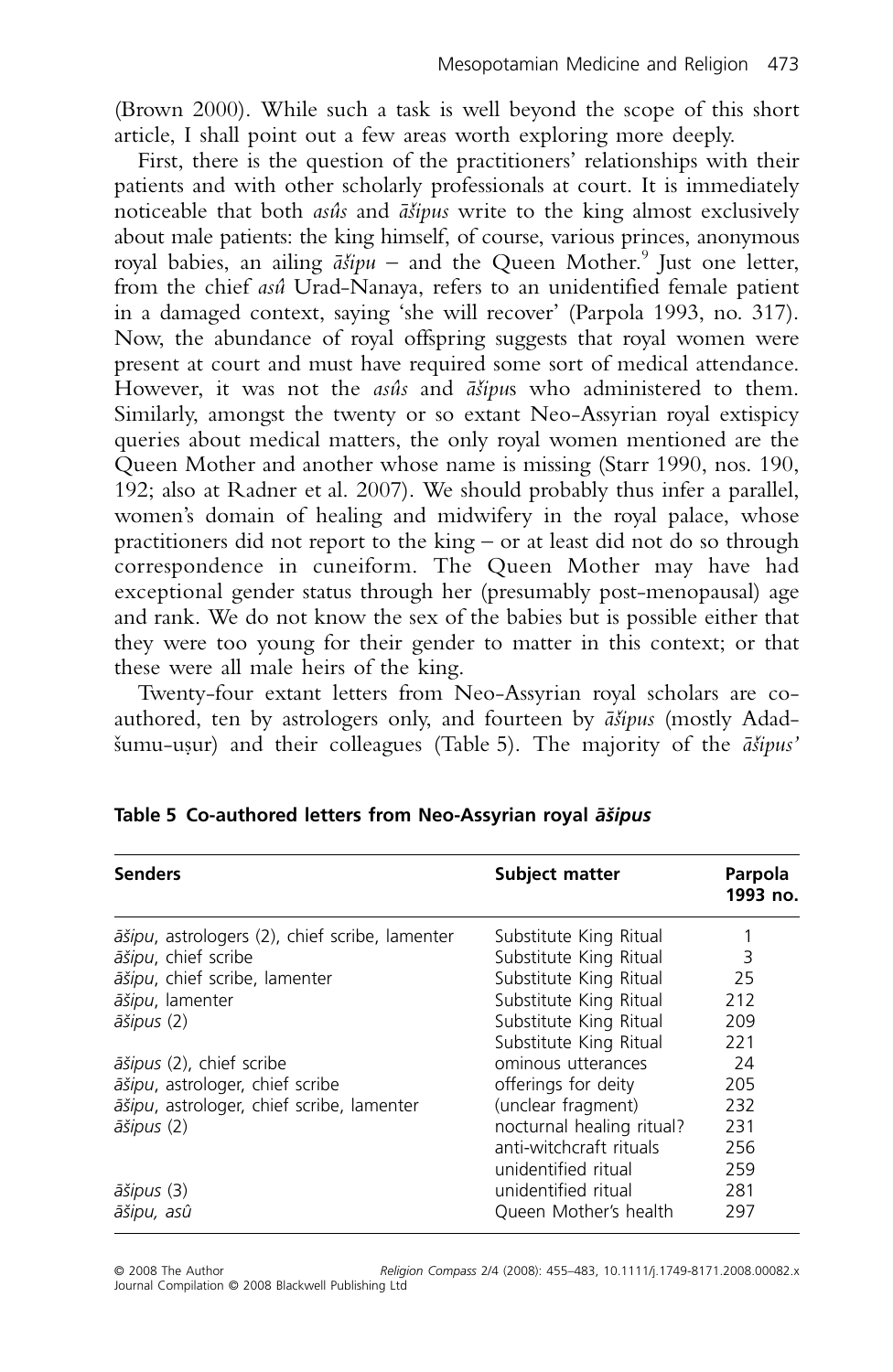professional collaborations were with astrologers (including the chief scribe) and lamenters over the performance of the Substitute King Ritual, triggered by a solar eclipse, and other matters of royal cultic performance. There is just one surviving letter co-authored by an *asû* and an â*šipu*, reporting on the recovery of the Queen Mother after illness. It is tempting to link this apparent anomaly with the apparently anomalous position of the Queen Mother in the gender system of Assyrian royal medicine, although the tiny size of the dataset precludes hard and fast conclusions.

Second, there are interesting questions to be asked about the scholars' practical relationships with tradition and theory. Because the main thrust of Assyriological work has been on the decipherment and interpretation of the enormous corpus of scholarly medical writings, whether recipe collections or omen series, little consideration has been paid to how (and even if) *asûs* and â*šipus* actually put those writings to use in their working lives (but see, e.g., Heeßel 2000, pp. 92–4). Cynthia Jean (2006, pp. 165–7) has recently compared the contents of the famous Ä*šipu's* Handbook (see above) with the substantial library holdings of the Neo-Assyrian â*šipu* Kišir-Aššur. She found exemplars of just half of the hundred or so categories of â*šip*û*tu* (as she classified them) amongst his tablets. Now, given that Kišir-Aššur's library almost certainly included long-perished wooden and ivory writing boards (Klengel-Brandt 1975), we should not read too much into this single piece of evidence. However the Neo-Assyrian royal â*šipus'* letters also tell a similar story.

In their letters and reports to the Assyrian king, the â*šipus'* astrologer colleagues regularly quoted the great 70-tablet celestial omen series *En*û*ma Anu Ellil*, as well as the much shorter astronomical handbook MUL.APIN. The extispicers, or sacrificial diviners, used a limited repertoire of omens in their 76 surviving reports to the king (of which around half are admittedly very fragmentary). When the extispicy produced an unfavourable outcome they typically included four or five omens in the report, but the entire extant repertoire comprises just 64 different omens out of the many thousands given in the 99-tablet omen series *B*â*rûtu*. Perhaps more tellingly, *B*â*rûtu* describes, and gives portents for, thirteen ominous zones of the liver but in the corpus of surviving reports only six of those zones are mentioned in four or more different omens, two more in just one each, while the remaining five are never mentioned. As for medical genres, the *asû*s sent medical recipes to the king (e.g., Parpola 1993, no. 321) and the â*šipus* quoted rituals (e.g., Parpola 1993, nos. 238, 277, 296) – but never once in nearly 130 letters did they cite the prognostic omen series *Sakikkû* 'Symptoms' in support of their diagnoses, recommendations, or instructions (Heeßel 2000, 93).10 Rather, the â*šipus'* prognoses tended to be based on careful observation, long experience, and a large dose of no-nonsense pragmatism. Here, for instance, the chief â*šipu* Marduk-šakin-šumi responds to king Esarhaddon's complaint in the summer of 670 BCF.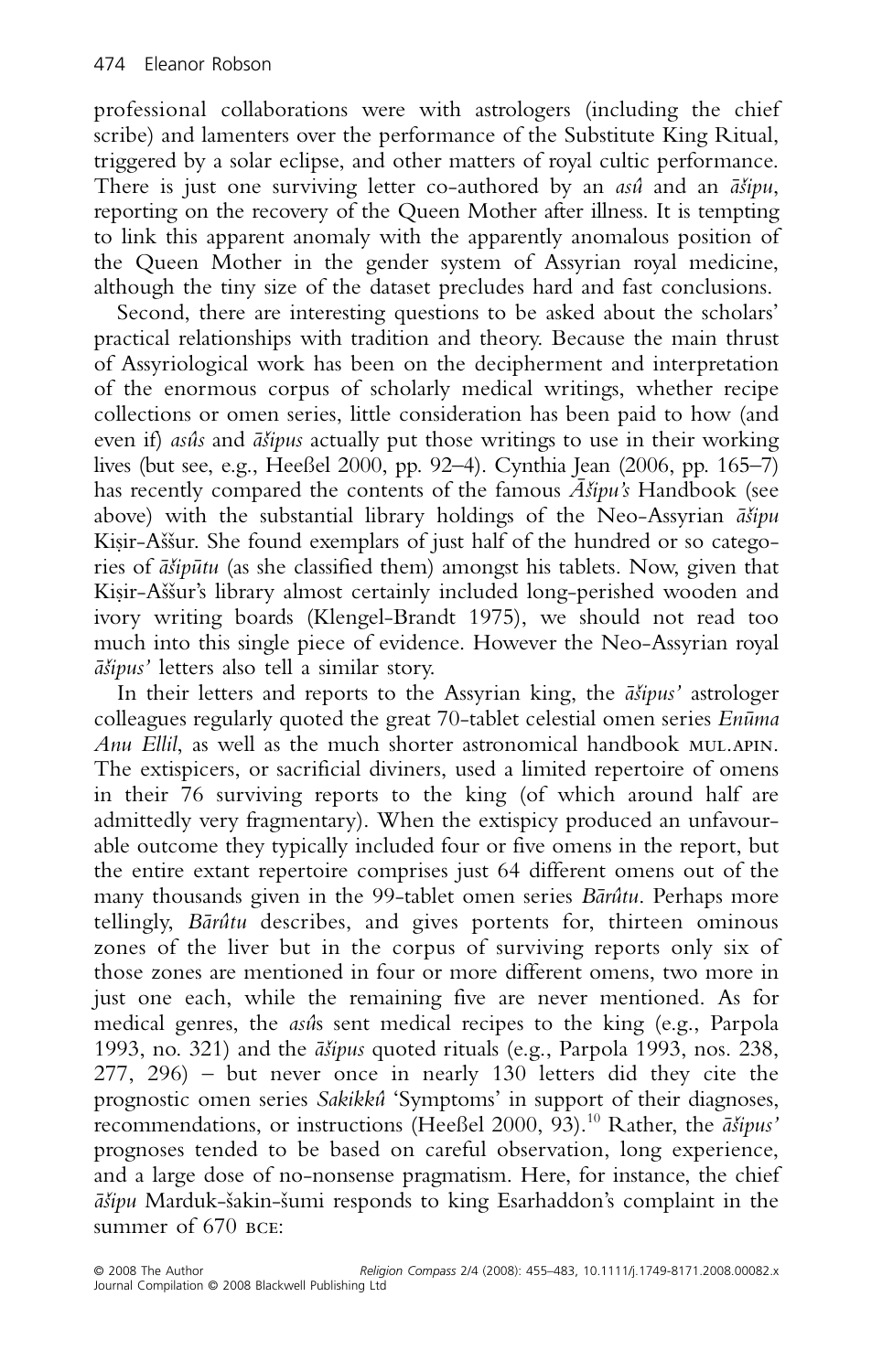As to what the king, my lord, said: 'My arms and legs are without strength!' and 'I cannot open my eyes; I am worn out and lie prostrate!' – that is because this fever has lingered inside the very bones. It is not serious. The gods Aššur, Šamaš, Bel, and Nabû will provide health. (*Break*) His illness will depart – he will be just fine. (Parpola 1993, no. 242, obv.  $5 - \text{rev. } 6$ ; translation slightly adapted)

I am reminded here of Viggo Brun's (2003, 125) comments on Thai court medicine of the late 19th century, whose 'relationship to actual medical practice is weak':

It is not readily applicable to diagnosis and treatment of diseases. One could say that the theoretical framework we find in the court tradition is divorced from practice and functions only as a frame of reference, a model. This framework legitimates practice but does not dictate it. Thus the royal tradition has an explicit theoretical framework which the village tradition lacks, but the actual medical practice of the two are still very similar.

The final big question concerns the core function of the Neo-Assyrian royal *asûs* and â*šipus*. Some recent discussions of the professions rely solely on the idealised images presented by the theoretical corpus of â*šip*û*tu* and other scholarly works, underplaying or ignoring the epistolary evidence of these men at work (Scurlock 1999, 2005; Geller 2007; Jean 2006 is the exception). JoAnn Scurlock (1999, pp. 78–9), for instance, has argued that 'the *asû's* forte was neither prognosis nor diagnosis' but that his quasipharmacological role was to deal with routine medical matters and to 'compound drugs for complex diseases, provided that they had been diagnosed for him by a colleague (the â*šipu*)'. But in the Neo-Assyrian royal court, at least, that image does not stand up to close inspection. King Esarhaddon's chief *asû*, Urad-Nanaya wrote to him in the early summer of 670 bce as follows:

The king my lord keeps on saying to me, 'Why don't you diagnoses the nature of this illness of mine and bring about its cure?' Formerly I spoke to the king at the audience and could not clarify his symptoms. But now I am sealing a sending a letter (about that): it should be read to the king, to inform the king, my lord. If it suits the king, my lord, let the diviners perform an extispicy on account of this. (after Parpola 1993, no. 315)

In other words, not only does the king expect his *asû* to make diagnoses and prognoses but the confirmatory mechanism is a sacrificial divination not an â*šipu's* agreement. Urad-Nanaya goes on to prescribe a lotion which he has prepared for the king before, with instructions for the palace staff to administer it, a salve, and a bag of healing stones – again without reference to any â*šipu's* supposed superior medical authority.

Table 5 shows at a glance that personal healing was only a small part of the â*šipus'* professional remit. Indeed just 40% of their extant letters mention such activities in passing, and even fewer mention particular individuals' ailments (Jean 2006, p. 102). Rather, much of their work involved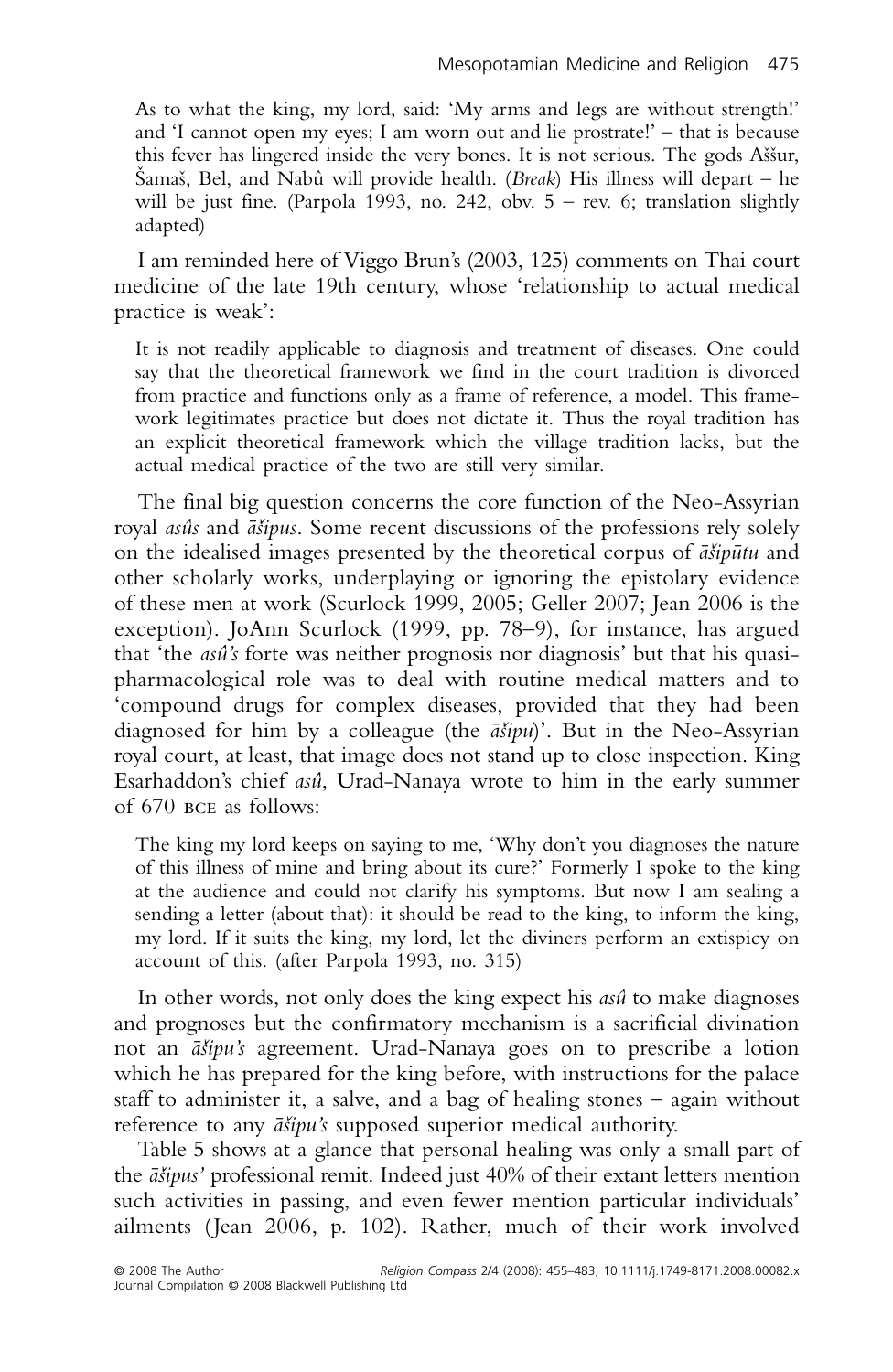subjecting their clients to rituals of purification and cleansing, in which the words *ellu* 'pure' and *ebbu* 'clean' and related terms feature prominently (Wilson 1994, pp. 67–83). Most obviously the letters frequently mention the rituals *B*ï*t R*ï*mki* 'bath house' and *B*ï*t Sal*â*' Mê* 'shower house', in which the king was repeatedly washed to remove any residual evil portended by a solar eclipse (Parpola 1993, nos. 97, 212, 219, 308, 352, 371). Anti-witchcraft rituals such as *Šurpu* 'Burning' and *Maqlû* 'Combustion' cleanse and purify through burning symbolic objects rather than washing the client (Parpola 1993, nos. 200, 255, 256, 261, 274, 296, 316). The more general descriptor *takpirtu* 'purification' also features prominently in the â*šipus'* epistolary discourse (Parpola 1993, nos. 160, 184, 212, 247, 277, 279).

In the vigorous â*šipu-*debates over the years the word 'magic' has cropped up repeatedly, as it is wont to do in any discussion of Mesopotamian medicine, but rarely as more than 'a relatively self-evident term by which we may conveniently label genres of texts, because *we* identify the practices referred to implied in those texts as "magical"' (van Binsbergen & Wiggermann 1999, p. 4; my emphasis). Given that the majority of the Neo-Assyrian royal â*šipus'* correspondence is concerned with preserving and protecting the king's relationship with the divine through performance of protective, apologetic, or cleansing actions, it seems to me that ideas of ritual and purification are worth exploring further, not least because both terms (admittedly no less difficult to grasp than 'magic') have recently been subject to extensive and stimulating theoretical analysis (e.g., Wilson 1994; Bell 1997; Insoll 2004; Kreinath et al. 2006; Campkin & Cox 2007; Smith 2007). Further, the term 'magic' categorises a set of thoughts and activities as alien to the mindset and lifestyles of those of us moderns who study the ancient world, and thus risks belittling, trivialising, or even denigrating those ideas and practices, while ritual-like activities, and concerns about bodies' and spaces' cleanliness or pollution, are as much a part of modern, Western society as they were of Mesopotamian culture. That is not to say we should somehow domesticate or over-identify with ancient healing practitioners, but rather that historians should have techniques of both familiarisation and de-familiarisation in their repertoire.

## *Conclusions and Prospects*

Mark Geller has recently lamented that it is still not easy for historians of medicine to 'faire une distinction simple et claire entre la médecine et la magie dans la thérapeutique mésopotamienne' (2007, p. 1). It is unclear to me why anyone should try to do so (see already Biggs 1995, p. 1918); it is no more likely to succeed, or produce meaningful results, than if one tried to separate Mesopotamian 'physics' from 'chemistry' or any other two post-Enlightenment scientific concepts. If even Isaac Newton was not a 'scientist' by modern definitions, and his work not 'science' but 'natural philosophy', then there is little point in attempting to identify ideas and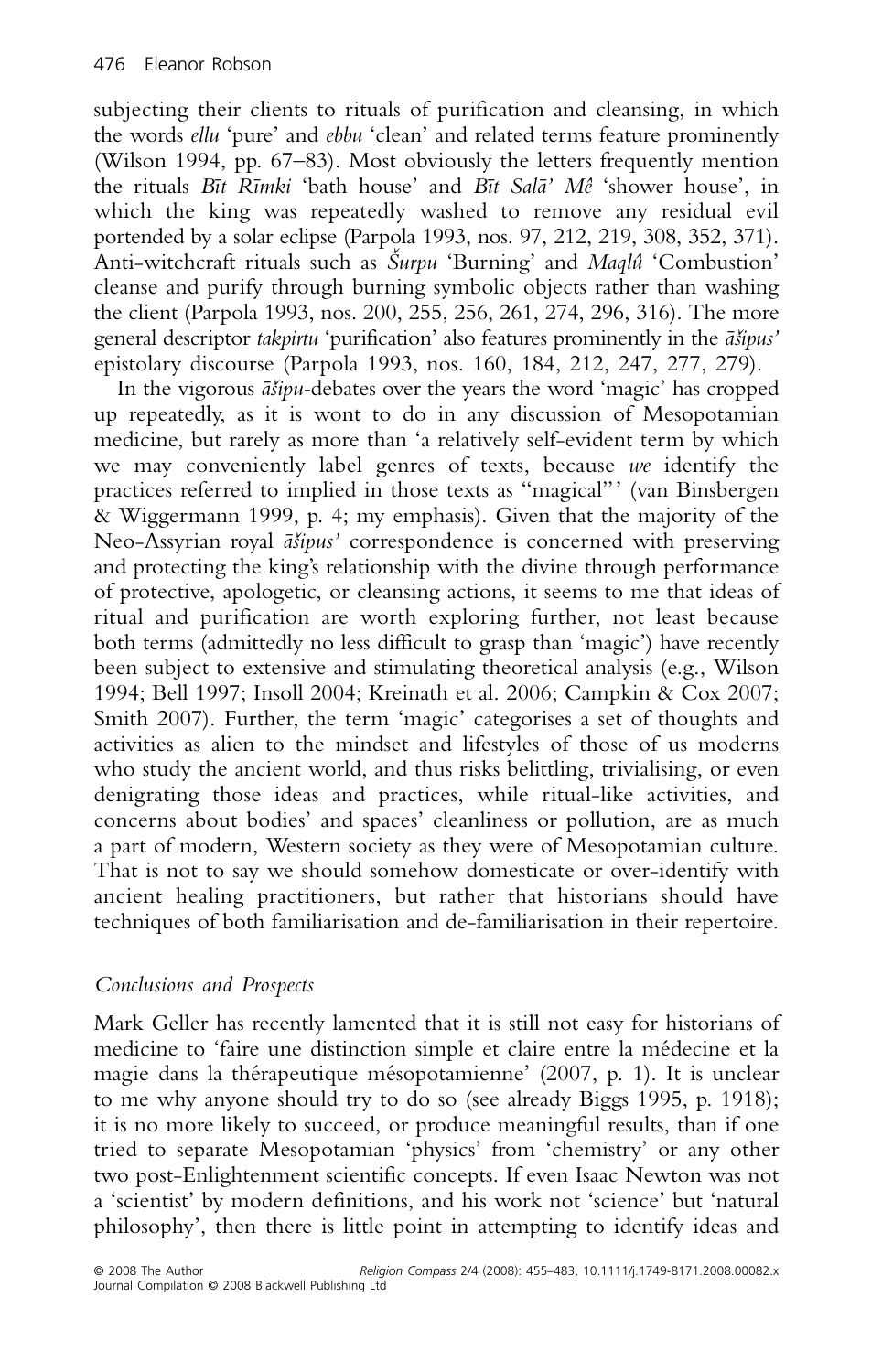activities in ancient Mesopotamia, or anywhere in the premodern world, that happen to coincide with current (folk) ideas about what science is or ought to be. We can equally do away with notions of 'progress' and 'regress' in medical history (e.g., Scurlock 2006b). Rather we should work to understand past ways of thinking about and explaining the natural world and its interactions with bodies, minds, and societies. That means abandoning the search for forerunners of modern thought and practice in the ancient world in favour of attempting to understand ancient thoughts and practices in their own socio-political context.

Perhaps paradoxically, the particularities of Mesopotamian contexts can be more clearly revealed by attention to recent work on the anthropology and history of other premodern cultures. As I have aimed to demonstrate, this does not necessitate abandoning a close engagement with the evidence in favour of overly complex theorising. At the most basic level, an awareness of the rich variety of approaches to healing worldwide can help to break down simplistic primitivist-presentist assumptions, while opening up the possibility of potentially fruitful comparisons and contrasts with other cultures of healing. It can also suggest new ways of studying familiar material, or bring into focus sources that have been hitherto overlooked.

The three tiny case-studies presented here have shown, I hope, that it is possible to analyse images and practices of Mesopotamian medicine in culturally sensitive ways that are no less reliant on careful philology than traditional approaches. In particular, examining key words in well defined contexts reveals the shifting meanings of profession names such as *a-zu* and *išib*, *asû(m)* and *(w)*â*šipu(m)* across time, space, and genre. Allowing the ancient actors, whether divine characters in literary works or (once) living people to describe for themselves their thoughts and deeds, instead of imposing our own classifications, generalisations, and cultural norms on them, enables us to see a surprisingly complex, ever-changing set of interactions between the human and the divine, male and female, practitioner and client, theory and practice.

There are precious few historical actors in recent accounts of Mesopotamian medicine – except, ironically Esagil-kin-apli, who may well have been part of an invented tradition given the complete dearth of contemporary (eleventh-century) historical evidence for his existence: compare Pythagoras (e.g., Burnyeat 2007) or Hippocrates himself (Nutton 2004, pp. 53–71). And yet Assyriology is uniquely endowed with an abundance of provenanced, contextualised, autograph sources; there is no particular reason to follow the textual methodologies of Classicists and Biblical scholars who, most of the time, are forced to work only with a closed corpus of manuscripts many generations removed from their original contexts of production and consumption. While text edition is unquestionably an important (and difficult) strand of medical Assyriology, it should not be the only permissible research strategy. The increasing availability of online datasets, such as those utilised in the studies presented here, may well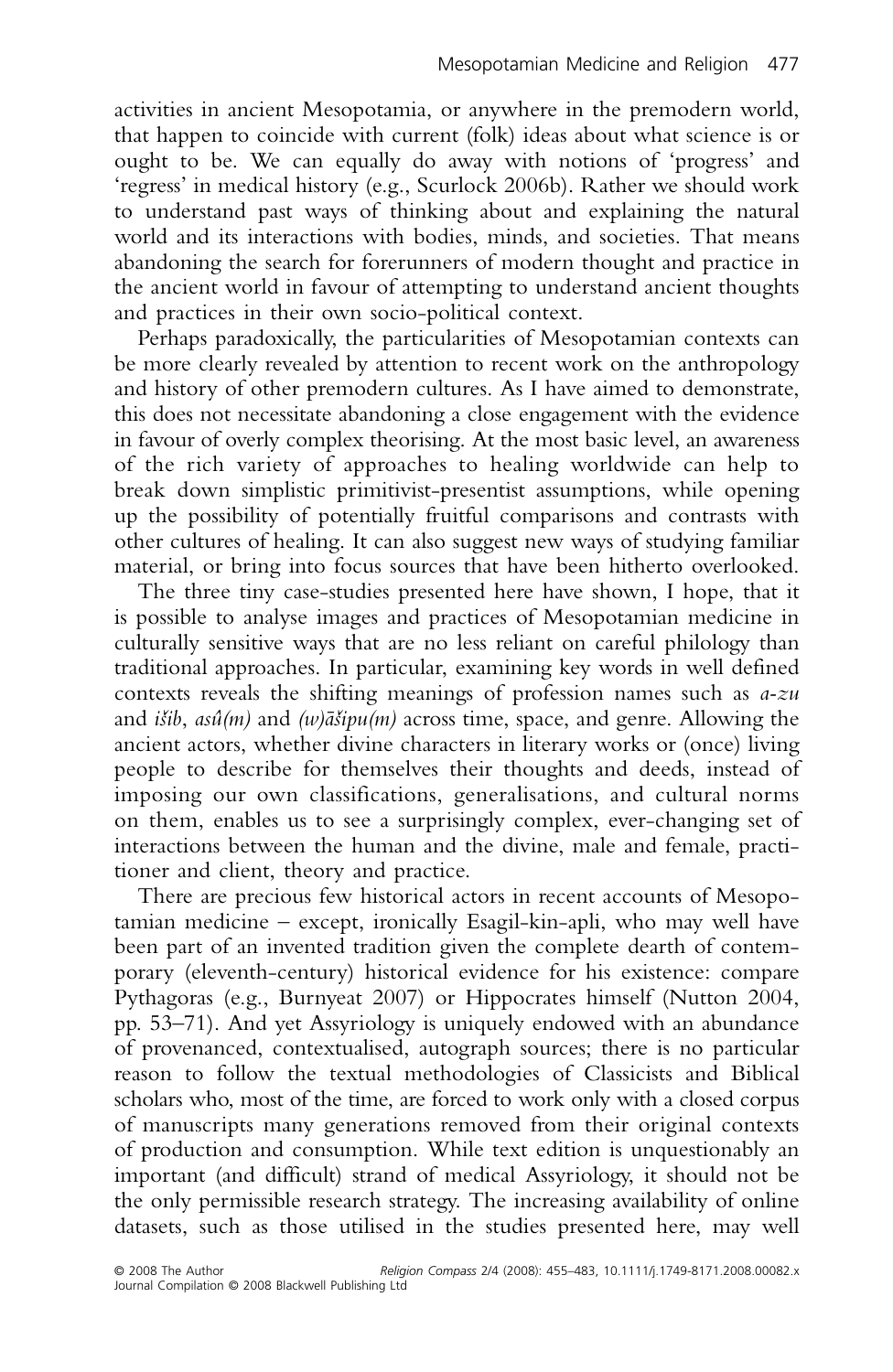encourage a wider range of historical, philological, and anthropological methodologies than are popular at the moment. But access to more ancient sources is not enough on its own. There is a whole library of stimulating academic literature out there, on the history and anthropology of other healing cultures. Let us take a step back, explore some new and exciting ways of thinking about premodern medicine, and return to the tablets to look at them afresh. $^{11}$ 

## *Short Biography*

Eleanor Robson is a Fellow of All Souls College, Oxford and a senior lecturer in the Department of History and Philosophy of Science at the University of Cambridge. She also teaches for Cambridge's degrees in Assyriology and in Early Civilisations of the Aegean and Near East, and is Vice-Chair of the British Institute for the Study of Iraq. She holds a BSc in Mathematics from the University of Warwick and a DPhil in Oriental Studies from the University of Oxford. Her postdoctoral career at Oxford included stints as Junior Lecturer in Akkadian, researcher on the *Electronic Text Corpus of Sumerian Literature* [\(http://etcsl.orinst.ox.ac.uk\)](http://etcsl.orinst.ox.ac.uk) pilot project, a British Academy Postdoctoral Fellowship at Wolfson College, and a Postdoctoral Research Fellowship at All Souls College. Robson's research interests focus on the socio-intellectual history of ancient Iraq and its neighbours. Books include *Mesopotamian Mathematics, 2100–1600 BC* (Clarendon Press, 1999); *The History of Mathematical Tables: From Sumer to Spreadsheets*, with M. Campbell-Kelly, M. Croarken, and R. G. Flood (Oxford University Press, 2003); *The Literature of Ancient Sumer*, with J. A. Black, G. Cunningham, and G. Zólyomi (Oxford University Press, 2004); *Who Owns Objects? The Ethics and Politics of Collecting Archaeological Artefacts*, with C. Gosden and W. L. Treadwell (Oxbow, 2006); and *Mathematics in Ancient Iraq: A Social History* (Princeton University Press, 2008). She has also published over thirty academic articles on related topics. Current projects include *The Oxford Handbook of the History of Mathematics*, with J. Stedall and J. E. Barrow-Green; and *Knowledge and Power in the Neo-Assyrian Empire* [\(http://knp.prs.heacademy.ac.uk\),](http://knp.prs.heacademy.ac.uk) with K. Radner and S. J. Tinney, funded by the UK Higher Education Academy. She and Tinney are co-directors of the AHRC-funded research project *The Geography of Knowledge in Assyria and Babylonia: A Diachronic Comparison of Four Scholarly Libraries*, which runs for 5 years from September 2007.

*Notes*

<sup>\*</sup> Correspondence address: Eleanor Robson, Department of History and Philosophy of Science, University of Cambridge, Free School Lane, Cambridge CB2 3RH, UK. Email: er264@cam.ac.uk.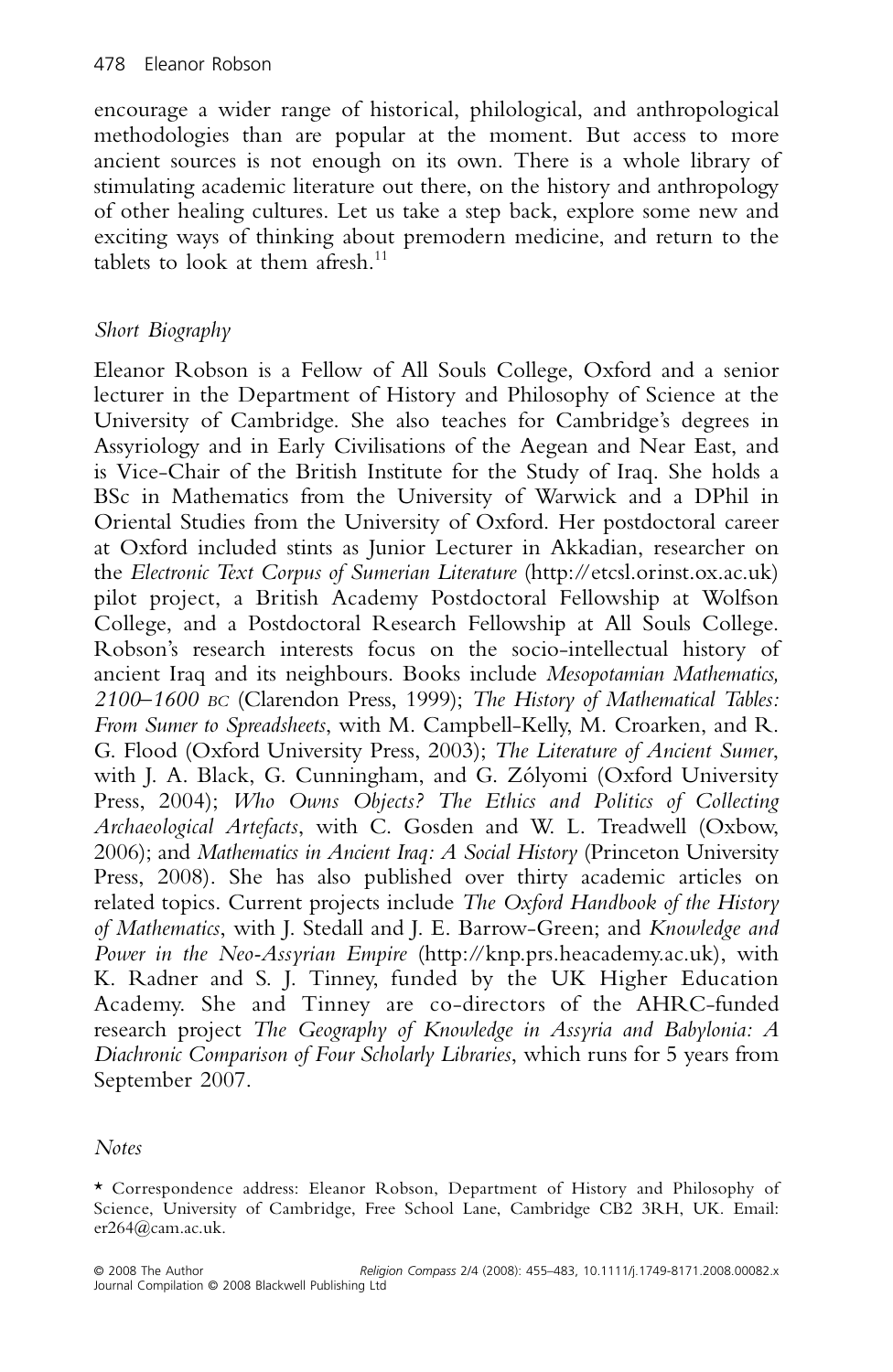<sup>1</sup> *Oxford English Dictionary online* [\(http://dictionary.oed.com/\),](http://dictionary.oed.com/) sv. 'malaria', accessed 20 August 2007.

<sup>2</sup> *OED online*, sv. 'science' and 'scientist', accessed 20 August 2007. 'We need very much a name to describe a cultivator of science in general. I should incline to call him a Scientist'.  $3$  That is, the great god Enlil's temple in Nippur.

<sup>4</sup> By this I mean not that the gods *per se* were not absolutely real to the inhabitants of Mesopotamia; rather, that we should be scrupulous about distinguishing the divine characters in curricular literature from the deities to whom offerings and prayers were presented in temples.

<sup>5</sup> A search on the Pennsylvania Sumerian Dictionary [\(http://psd.museum.upenn.edu/epsd\)](http://psd.museum.upenn.edu/epsd) on 22 March 2007 yielded 89 instances of *a-zu* from the Sargonic to Old Babylonian periods, of which 36 were economic, legal or administrative (ELA), 17 lexical (LEX), 20 literary (LIT), and the rest unclassified. (The 20 literary attestations include 2 royal inscriptions and 8 wrongly identified instances of *a-zu* 'your seed/offspring' from the ETCSL corpus as well as the 10 occurrences discussed here). By contrast PSD showed just three instances of  $\delta m-mu_2$ , all of which were lexical (two Old Babylonian, one from ED IIIa Shuruppag). The Cuneiform Digital Library Initiative's online corpus [\(http://cdli.ucla.edu/\)](http://cdli.ucla.edu/) has one instance of  $\lim_{n \to \infty}$  as an epithet of Nintinuga in an Ur III royal inscription (RIME 3/2.01.06.1006: Frayne 1997) and two wives

(*dam šim-mu*2) receiving rations in ED IIIa Shuruppag. <sup>6</sup> ETCSL translates *nam-išib* variously as 'her (Ninisina's) role as incantation priest' (line 30), 'incantations' (line 36), and 'office of incantation priestess' (line 122).

<sup>7</sup> A search on CDLI on 15 August 2007 yielded 89 instances of *išib* priests in Ur III administrative records. On the same day, PSD showed a total of 146 occurrences: 8 LEX, 18 LIT (mostly ETCSL; also royal inscriptions); 120 ELA from ED IIIa to Ur III.

<sup>8</sup> On 15 August 2007, PSD listed thirteen Ur III/ELA instances of  $\mu_2$ -mu<sub>7/13</sub>-mu<sub>7/13</sub> and two of *nam-šub*.

<sup>9</sup> On gender and Mesopotamian medicine, see also Heeßel 2006.

<sup>10</sup> Neither did the  $\tilde{a}$ *šipu* Kiṣir-Aššur keep any tablets of *Sakikkû* in his library, despite owning a copy of the Ä*šipu's* Handbook – which lists *Sakikkû* in its sixth line (Jean 2006, pp. 64, 147–53; see also Stol 1991–2, pp. 44–5; Heeßel 2000, pp. 58–60).

 $11$  I gratefully acknowledge the help of Martin Worthington and the anonymous referee in making many small but significant improvements to this article. Needless to say, all remaining errors of fact and judgement are mine alone.

#### *Works Cited*

Abrahami, P, 2003, 'A propos des functions de *l'asû et de l'*â*šipu*: la conception de l'auteur de l'hymne sumérien dédié à Ninisina', *Journal des Médecines Cunéiformes*, vol. 2, pp. 19–20.

Abusch, T, 2002, *Mesopotamian Witchcraft: Toward a History and Understanding of Babylonian Witchcraft Beliefs and Literature*, Brill, Leiden, The Netherlands.

- Attia, G, & Buisson, A, 2004, 'Du bon usage des médecins en assyriologie', *Journal des Médecines Cuneiformes*, vol. 4, pp. 9–15.
- ––––, 2005, 'A.2025, "un texte pour les médecins"', *Journal des Médecines Cuneiformes*, vol. 6, pp. 41–2.
- Avalos, H, 1995, *Illness and Health Care in the Ancient Near East: The Role of the Temple in Greece, Mesopotamia, and Israel*, Scholars Press, Atlanta, GA.

––––, 2007, 'Epilepsy in Mesopotamia Reconsidered', in IL Finkel and MJ Geller (ed.), *Disease in Babylonia*, Brill, Leiden, The Netherlands, pp. 131–6.

Beckman, G, 1999, *Hittite Diplomatic Texts*, 2nd edn, Scholars Press, Atlanta, GA.

Bell, CM, 1997, *Ritual: Perspectives and Dimensions*, Oxford University Press, Oxford, UK.

- Biggs, RD, 1990, 'Medizin. A. In Mesopotamien', in DO Edzard (ed.), *Reallexikon der Assyiologie und Vorderasiatische Archäologie*, vol. 7, De Gruyter, Berlin, Germany, pp. 623–9.
- ––––, 1995, 'Medicine, Surgery, and Public Health in Ancient Mesopotamia', in J Sasson (ed.), *Civilizations of the Ancient Near East*, Scribner, New York, NY, pp. 1911–24.
- Black, JA, Cunningham, GG, Ebeling, J, Flückiger-Hawker, E, Robson, E, Taylor, JJ, & Zólyomi, GG, 1998–2006, *The Electronic Text Corpus of Sumerian Literature*, Oriental Institute, Oxford, UK, [<http://etcsl.orient.ox.ac.uk>.](http://etcsl.orient.ox.ac.uk)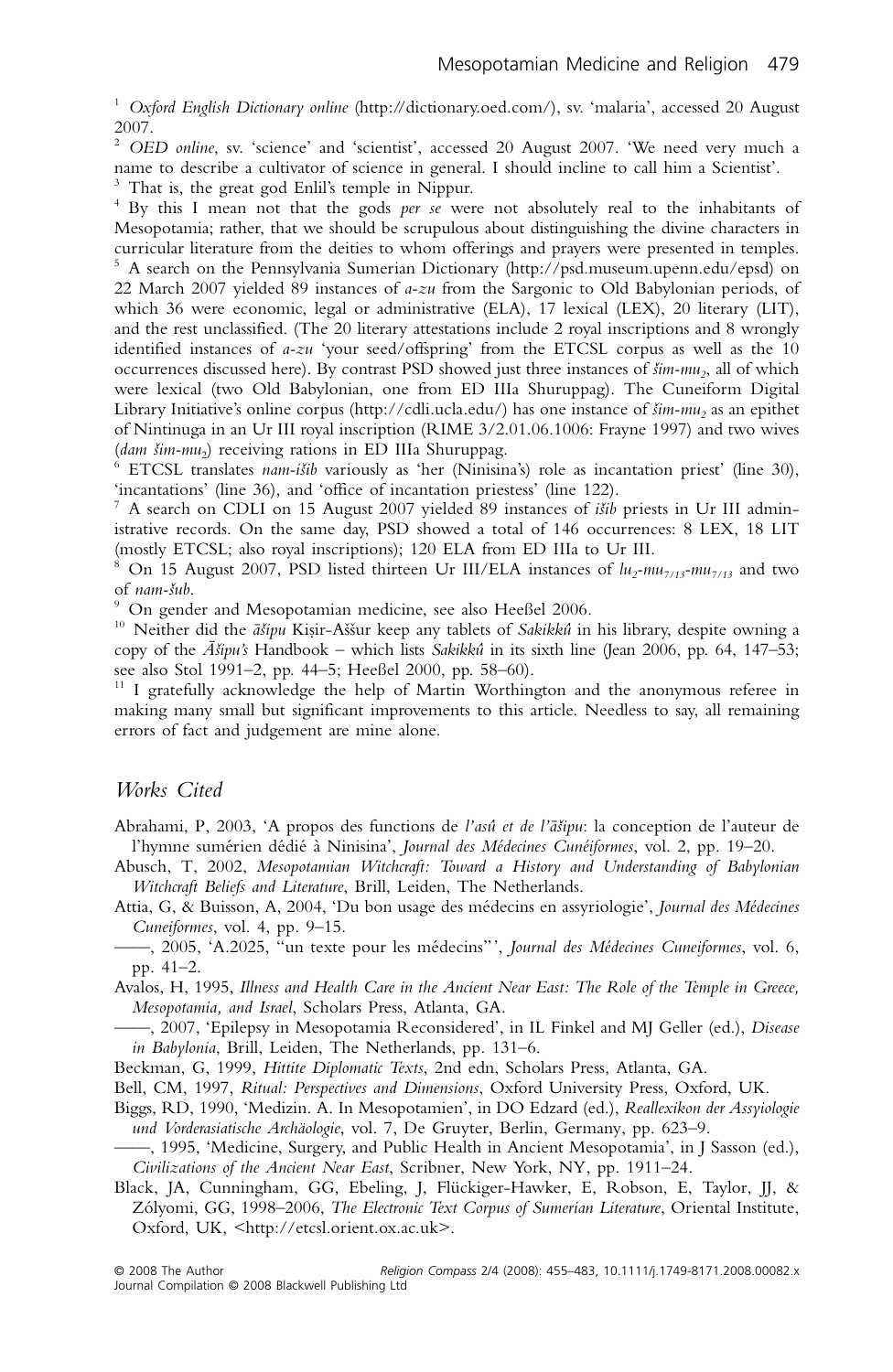- Black, JA, Cunningham, GG, Robson, E, & Zólyomi, GG, 2004, *The Literature of Ancient Sumer*, Oxford University Press, Oxford, UK.
- Böck, B, 1996, '"Wenn du zu Nintinuga gesprochen hast, . . . ", Untersuchungen zu Aufbau, Inhalt, Sitz-im-Leben und Funktion sumerischer Gottesbriefe', *Altorientalische Forschungen*, vol. 23, pp. 3–23.

––––, 2000, *Die babylonisch-assyrische Morphoskopie*, Institut für Orientalistik, Vienna, Austria.

––––, 2003, '"When You Perform the Ritual of 'Rubbing": Of Magic and Medicine in Ancient Mesopotamia', *Journal of Near Eastern Studies*, vol. 62, pp. 1–16.

- Bonechi, M, 2003, 'The Second Prescription in the Pharmaceutical Text TM.75.G.1623 (III Millennium Ebla)', *NABU* no. 26.
- Brown, DR, 2000, *Mesopotamian Planetary Astronomy-Astrology*, Styx, Groningen, The Netherlands.
- Brun, V, 2003, 'Traditional Thai Medicine', in H Selin (ed.), *Medicine across Cultures: History and Practice of Medicine in Non-Western Cultures*, Springer, Berlin, Germany, pp. 115–32.
- [Burnyeat, MF, 2007, 'Other Lives',](http://www.lrb.co.uk/v29/n04/burn02_.html) *London Review of Books*, vol. 29, no. 4, <http:// www.lrb.co.uk/v29/n04/burn02\_.html>.
- Campkin, B, & Cox, R, (eds.) 2007, *Dirt: New Geographies of Cleanliness and Contamination*, IB Tauris, London, UK.
- Civil, M, 1960, 'Préscriptions médicales sumériennes', *Revue d'Assyriologie*, vol. 54, pp. 57–72.

––––, 1961, 'Une nouvelle prescription médicale sumérienne', *Revue d'Assyriologie*, vol. 55, pp. 91–4.

Clancier, P, Cunningham, G, Reynolds, F, Robson, E, & Tinney, S, 2007–, *The Geography of Knowledge in Assyria and Babylonia: A Diachronic Analysis of Four Scholarly Libraries*, Department of History and Philosophy of Science, University of Cambridge and Babylonian Section, [University of Pennsylvania Museum of Archaeology and Anthropology <http://](http://cdl.museum.upenn.edu/gkab) cdl.museum.upenn.edu/gkab>.

Coleman, M, 2005, 'Lettre aux editeurs', *Journal des Médecines Cuneiformes*, vol. 6, pp. 43–8.

- Cunningham, G, 1997, *Deliver Me from Evil: Mesopotamian Incantations, 2500–2500 BC*, Pontificio Istituto Biblio, Rome, Italy.
- d'Agostino, F, 2003, 'Considerazioni sul medico eblaita e i suoi strumenti di lavoro', in P Marrassini (ed.), *Semitic and Assyriological Studies Presented to Pelio Fronzaroli by Pupils and Colleagues*, Harrassowitz, Wiesbaden, Germany, pp. 136–49.
- Dion, PE, 1989, 'Medical Personnel in the Ancient Near East: '*asû'* and *'*â*šipu'* in Aramaic Garb', *Aram*, vol. 1, pp. 206–16.
- Durand, J-M, 1988, 'Maladies et médecins', in J-M Durand (ed.), *Archives épistolaires de Mari*, vol. I, no. 1, Éditions Recherche sur les Civilisations, Paris, France, pp. 541–84.
- ––––, 1997, 'La médecine', 'Les épidémies et les maladies', in J-M Durand (ed.), *Documents épistolaires du palais de Mari*, vol. 1, Éditions Recherche sur les Civilisations, Paris, France, pp. 303–9.

Fara, P, 2002, *Newton: The Making of a Genius*, Columbia University Press, New York, NY.

Farber, W, 1989, *Schlaf, Kindchen, Schlaf! Mesopotamische Baby-Beschwörungen und Rituale*, Eisenbrauns, Winona Lake, IN.

Fauvel, J, Flood, R, Shortland, M, & Wilson, R, 1988, *Let Newton Be!* Oxford University Press, Oxford, UK.

Fincke, J, 2000, *Augenleiden nach keilschriftlichen Quellen*, Königshausen & Neumann, Würzburg, Germany.

––––, 2003–4, 'The Babylonian Texts of Nineveh: Report on the British Museum's *Aššurbanipal Library Project'*, *Archiv für Orientforschung*, vol. 50, pp. 111–49.

Finkel, IL, 1998, 'A Study in Scarlet: Incantations against *Samana'*, in SM Maul (ed.), *Tikip Santakki Mala Bašmu*, Styx, Groningen, The Netherlands, pp. 71–106.

––––, 2005, 'On Late Babylonian Medical Training', in AR George and IL Finkel (ed.), *Wisdom, Gods and Literature: Studies in Assyriology in Honour of WG Lambert*, Eisenbrauns, Winona Lake, IN, pp. 137–223.

Foster, BR, 2005, *Before the Muses: An Anthology of Akkadian Literature*, 3rd edn, CDL Press, Bethesda, MD.

- Frayne, D, 1997, *Royal Inscriptions of Mesopotamia. Early Periods: Ur III Period (2112–2004 BC)*, University of Toronto Press, Toronto, Canada.
- Fronzaroli, P, 1998, 'A Pharmaceutical Text at Ebla (TM.75.G.1623)', *Zeitschrift für Assyriologie*, vol. 88, 225–39.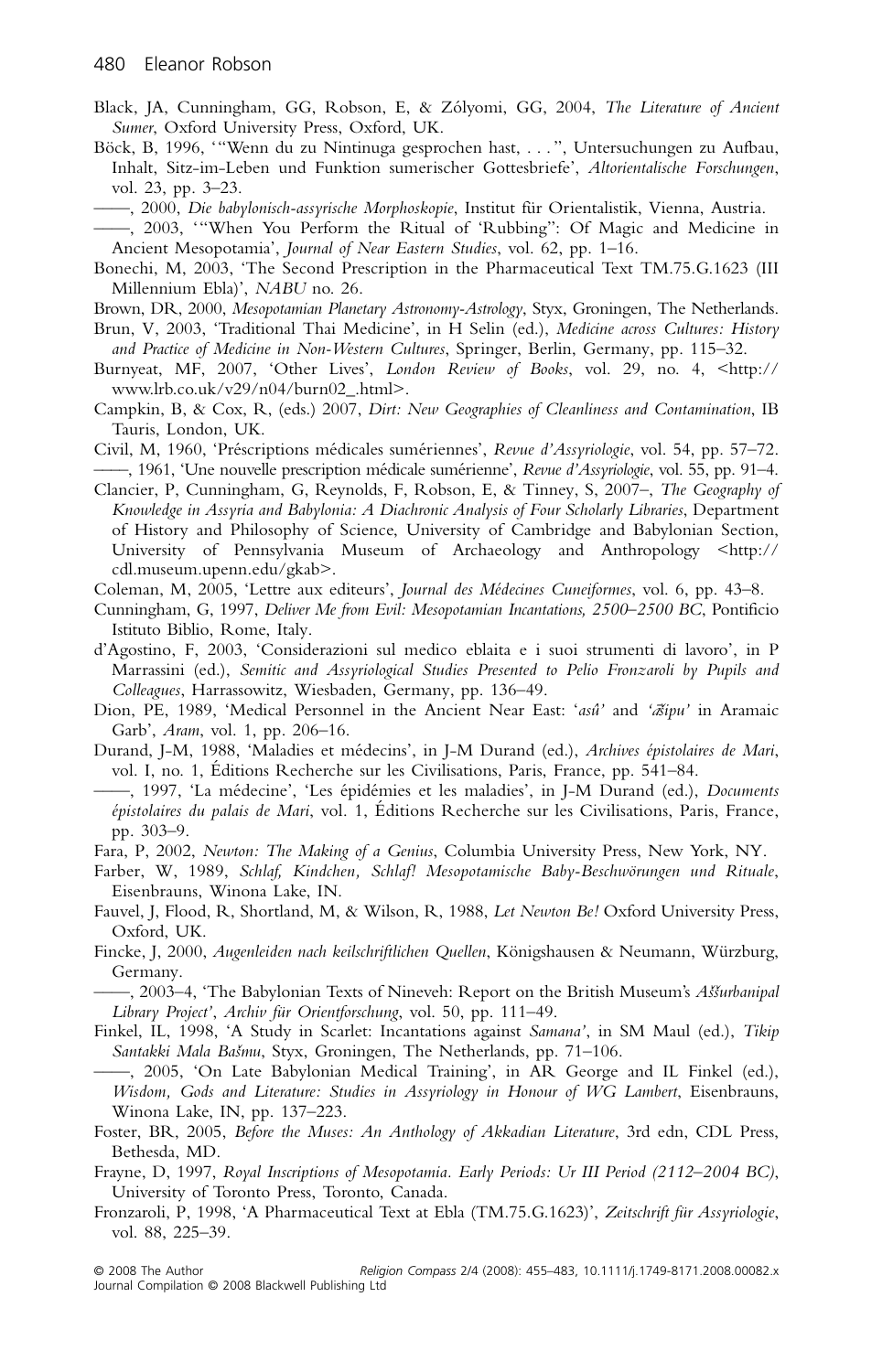Geller, MJ, 2005, *Renal and Rectal Disease Texts*, De Gruyter, Berlin, Germany.

- ––––, 2007, 'Médecine et magie: *l'asû, l'âšipu* et le *mašmâšu'*, *Journal des Médecines Cunéiformes*, vol. 9, pp. 1–8.
- George, AR, 1991, 'Babylonian Texts from the Folios of Sidney Smith, Part II: Prognostic and Diagnostic Omens, Tablet I', *Revue d'Assyriologie*, vol. 85, pp. 137–67.
- Gesche, P, 2000, *Schulunterricht in Babylonien im ersten Jahrtausend v. Chr*., Ugarit-Verlag, Münster, Germany.
- Gibson, M, 1993, 'Nippur: Sacred City of Enlil, Supreme God of Sumer and Akkad', *Al-Rafidan*, vol. 14, pp. 1–18.
- Good, BJ, 1994, *Medicine, Rationality and Experience: An Anthropological Perspective*, Cambridge University Press, Cambridge, UK.
- Gurney, OR, & Finkelstein, JJ, 1957, *The Sultantepe Tablets*, vol. 1, British Institute of Archaeology at Ankara, London, UK.
- Gurney, OR, & Hulin, P, 1964, *The Sultantepe Tablets*, vol. 2, British Institute of Archaeology at Ankara, London, UK.

Heeßel, NP, 2000, *Babylonisch-assyrische Diagnostik*, Ugarit-Verlag, Münster, Germany.

––––, 2001–2, '"Wenn ein Mann zum Haus des Kranken geht . . . ". Intertextuelle Bezügez wischen der Serie *šumma alu* und der 2. Tafel der Serie SA.GIG', *Archiv für Orientforschung*, vol. 48/49, pp. 24–49.

––––, 2002, *Pazuzu: archäologische und philologische Studien zu einem alt-orientalischen Dämon*, Brill, Leiden, The Netherlands.

- ––––, 2004, 'Reading and Interpreting Medical Cuneiform Texts: Methods and Problems', *Journal des Médecines Cunéiformes*, vol. 3, no. 1, pp. 2–9.
- ––––, 2005a, 'Bibliographie zur altorientalischen Medizin', *Journal des Médecines Cunéiformes*, vol. 6, pp. 34–40.
- ––––, 2005b, 'Stein, Pflanze und Holz. Ein neuer Text zur "medizinischen Astrologie"', *Orientalia*, vol. 74, pp. 1–22.
- ––––, 2006, 'Der verschwiegene Unterschied: die Geschlechterdifferenz in medizinischen Texten aus dem Alten Mesopotamien', in B Heininger and R Lindner (ed.), *Krankheit und Heilung. Gender – Religion – Medizin*, Lit Verlag, Münster, Germany, 9–24.

––––, 2007, 'The Hands of the Gods: Disease Names and Divine Anger', in IL Finkel and MJ Geller (ed.), *Disease in Babylonia*, Brill, Leiden, The Netherlands, pp. 120–30.

- Heimpel, W, 2003, *Letters to the king of Mari*, Eisenbrauns, Winona Lake, IN.
- Herrero, P, 1983, *La thérapeutique mésopotamienne*, Éditions Recherche sur les Civilisations, Paris, France.
- Høyrup, J, 1996, 'Changing Trends in the Historiography of Mesopotamian Mathematics: An Insider's View', *History of Science*, vol. 34, pp. 1–32.
- Hunger, H, 1976, *Spätbabylonische Texte aus Uruk*, vol. 1, Mann, Berlin, Germany.
- Insoll, T, 2004, *Archaeology, Ritual, Religion*, Routledge, London, UK.
- Janzen, JM, 2002, *The Social Fabric of Health: An Introduction to Medical Anthropology*, McGraw-Hill, Boston, MA.
- Jean, C, 2006, *La magie néo-assyrienne en contexte: recherches sur le métier d'exorciste et le concept d'*â*šip*û*tu*, Neo-Assyrian Text Corpus Project, Helsinki, Finland.
- King, H, 1998, *Hippocrates' Women: Reading the Female Body in Ancient Greece*, Routledge, London, UK.
- ––––, 2001, *Greek and Roman Medicine*, Bristol Classical Press, London, UK.

Kinnier Wilson, JV, 2005, 'Notes on the Assyrian Pharmaceutical Series uru.an.na : *maštakal'*, *Journal of Near Eastern Studies*, vol. 64, pp. 45–51.

Kinnier Wilson, JV, & Finkel, IL, 2007, '*On B*û*š*â*nu and Di'u*, or Why Nabonidus Went to Tema', *Journal des Médecines Cunéiformes*, vol. 9, pp. 16–22

- Klengel-Brandt, E, 1975, 'Ein Schreib-Tafel aus Assur', *Altorientalische Forschungen*, vol. 3, pp. 169–71.
- Köcher, F, 1963–80, *Die babylonisch-assyrische Medizin in Texten und Untersuchungen*, vols. 1–6, de Gruyter, Berlin, Germany.
- Kreinath, J, Snoek, J, & Stausberg, M, (eds.) 2006, *Theorizing Rituals, Vol. 1: Issues, Topics, Approaches, Concepts*, Brill, Leiden, The Netherlands.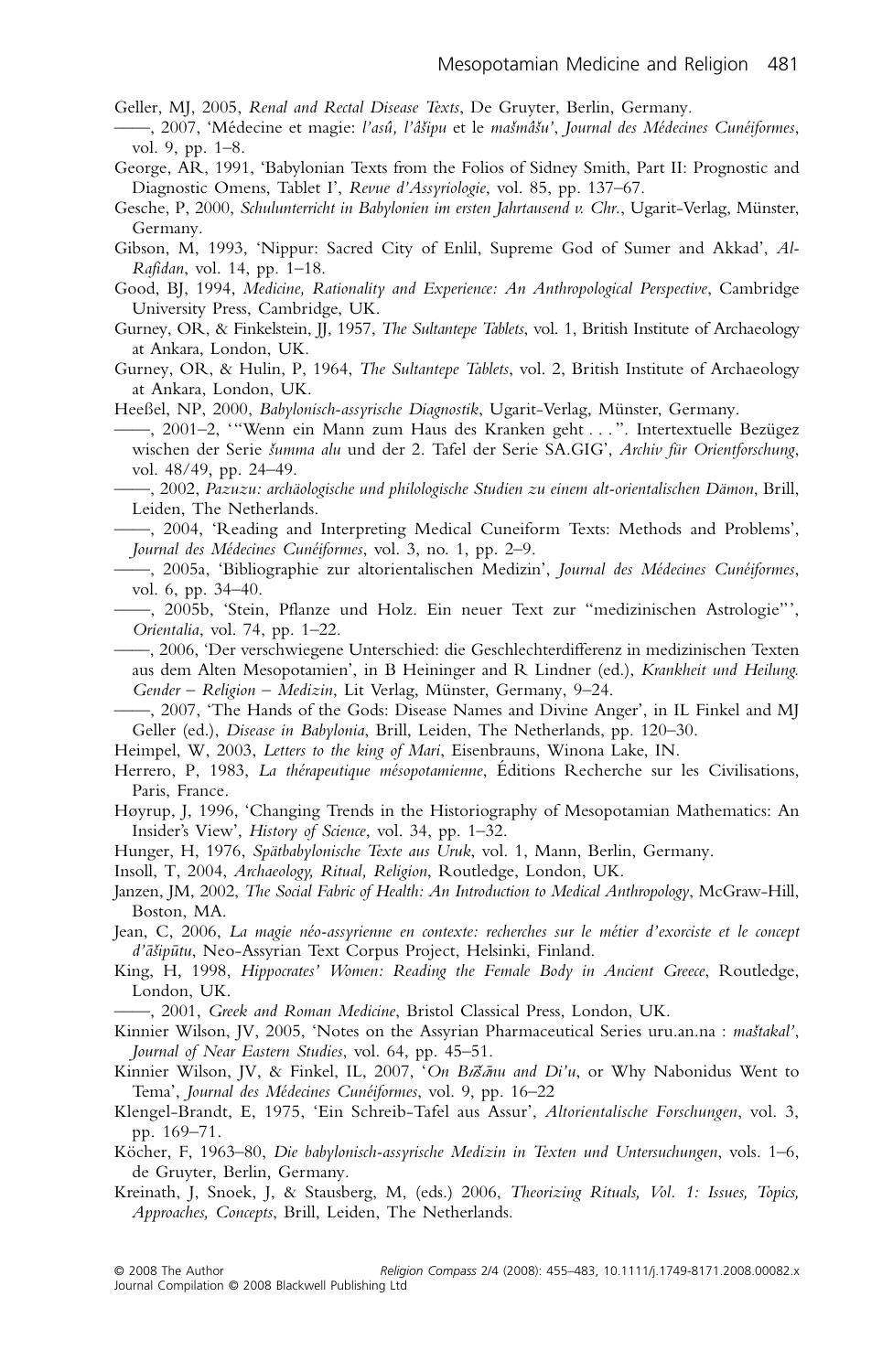- Laessoe, J, 1955, *Studies on the Assyrian Ritual and Series* Bit Rimki, Munksgaard, Copenhagen, Denmark.
- Larsen, CS, 1997, *Bioarcheology: Interpreting Human Behavior from the Human Skeleton*, Cambridge University Press, Cambridge, UK.
- Leven, K-H, 2004, '"At Times Like These Ancient Facts Seem to Lie Before Me Like a Patient on a Hospital Bed": Retrospective Diagnosis and Ancient Medical History', in HFJ Horstmanshoff and M Stol (ed.), *Magic and Rationality in Ancient Near Eastern and Graeco-Roman Medicine*, Brill, Leiden, The Netherlands, pp. 369–86.
- Lloyd, GER, 2004, *In the Grip of Disease: Studies in the Greek Imagination*, Oxford University Press, Oxford, UK.
- Luukko, M, & Van Buylaere, G, 2002, *The Political Correspondence of Esarhaddon*, Helsinki University Press, Helsinki, Finland.
- Maul, SM, 1994, *Zukunftsbewältigung: Eine Untersuchung altorientalischen Denkens anhand der babylonisch-assyrischen Löserituale (Namburbi)*, Von Zabern, Mainz am Rhein, Germany.
- Mays, S, 1998, *The Archaeology of Human Bones*, Routledge, London, UK.
- Michalowski, P, 1993, 'The Early Mesopotamian Incantation Tradition', in P Fronzaroli (ed.), *Literature and Language at Ebla*, Dipartimento di linguistica, Firenze, Italy, pp. 305–26.
- ––––, 2006, 'The Strange History of Tumal', in P Michalowski and N Veldhuis (ed.), *Approaches to Sumerian Literature: Studies in Honor of Stip (H L J Vanstiphout)*, Brill, Leiden, The Netherlands, pp. 145–65.
- Moran, WL, 1992, *The Amarna Letters*, Johns Hopkins University Press, Baltimore, MD.
- Nemet-Nejat, KR, 1998, *Daily Life in Ancient Mesopotamia*, Greenwood Press, Westport, CN. Nutton, V, 2004, *Ancient Medicine*, Routledge, London, UK.
- Ornan, T, 2004, 'The Goddess Gula and her Dog', *Israel Museum Studies in Archaeology*, vol. 3, pp. 13–30.
- Parpola, S, 1983, *Letters from Assyrian Scholars to the Kings Esarhaddon and Assurbanipal*, vol. 2, Butzon & Bercker and Neukirchener Verlag, Kevelaer and Neukirchen-Vluyn, Germany.
- ––––, 1993, *Letters from Assyrian and Babylonian Scholars*, Helsinki University Press, Helsinki, Finland.
- Pedersén, O, 1986, *Archives and Libraries in the City of Assur: A Study of the Material from the German Excavations*, vol. 2, Almqvist & Wiksel, Uppsala, Sweden.
- Radner, K, Robson, E, & Tinney, SJ, 2007, *Knowledge and Power in the Neo-Assyrian Empire*, [Higher Education Academy Philosophy and Religious Studies Centre, Leeds, <http://](http://knp.prs.heacademy.ac.uk/) knp.prs.heacademy.ac.uk/>.
- Reiner, E, 1958, *Šurpu: A Collection of Sumerian and Akkadian Incantations*, Graz, Austria.
- ––––, 1995, *Astral Magic in Babylonia*, American Philosophical Society, Philadelphia, PA.
- Reynolds, F, 2003, *The Babylonian Correspondence of Esarhaddon*, Helsinki University Press, Helsinki, Finland.
- Roberts, C, 2002, 'Paleopathology and Archaeology: The Current State of Play', in R Arnott (ed.), *The Archaeology of Medicine*, Archaeopress, Oxford, UK, pp. 1–20.
- Robson, E, 2001, 'The Tablet House: A Scribal School in Old Babylonian Nippur', *Revue d'Assyriologie*, vol. 95, pp. 39–67.
- Rochberg, F, 2004, *The Heavenly Writing: Divination, Horoscopy, and Astronomy in Mesopotamian Culture*, Cambridge University Press, Cambridge, UK.
- Roth, MT, 1997, *Law Collections from Mesopotamia and Asia Minor*, 2nd edn, Scholars Press, Atlanta, GA.
- Sallaberger, W, & Vulliet, FH, 2005, 'Priester. A. I. Mesopotamien', in MP Streck (ed.), *Reallexikon der Assyriologie und Vorderasiatischen Archäologie*, vol. 10, no. 7/8, de Gruyter, Berlin, Germany, pp. 617–40.
- Schramm, W, 2001, *Bann! Bann! Eine Sumerisch-akkadische Beschwörungsserie*, Seminar für Keilschriftforschung, Göttingen, Germany.
- Schuster-Brandis, A, 2003, 'Tupfen und Streifen. Erkenntnisse zur Identifikation von Steinnamen aus der Serie *abnu šikinsu* "Der Stein, dessen Gestaltung . . . "', *Altorientalische Forschungen*, vol. 30, pp. 256–68.
- Scurlock, JA, 1999, 'Physician, Exorcist, Conjurer, Magician: A Tale of Two Healing Professionals', in T Abusch and K van der Toorn (ed.), *Mesopotamian Magic: Textual, Historical and Interpretative Perspectives*, Styx, Groningen, The Netherlands, pp. 69–79.